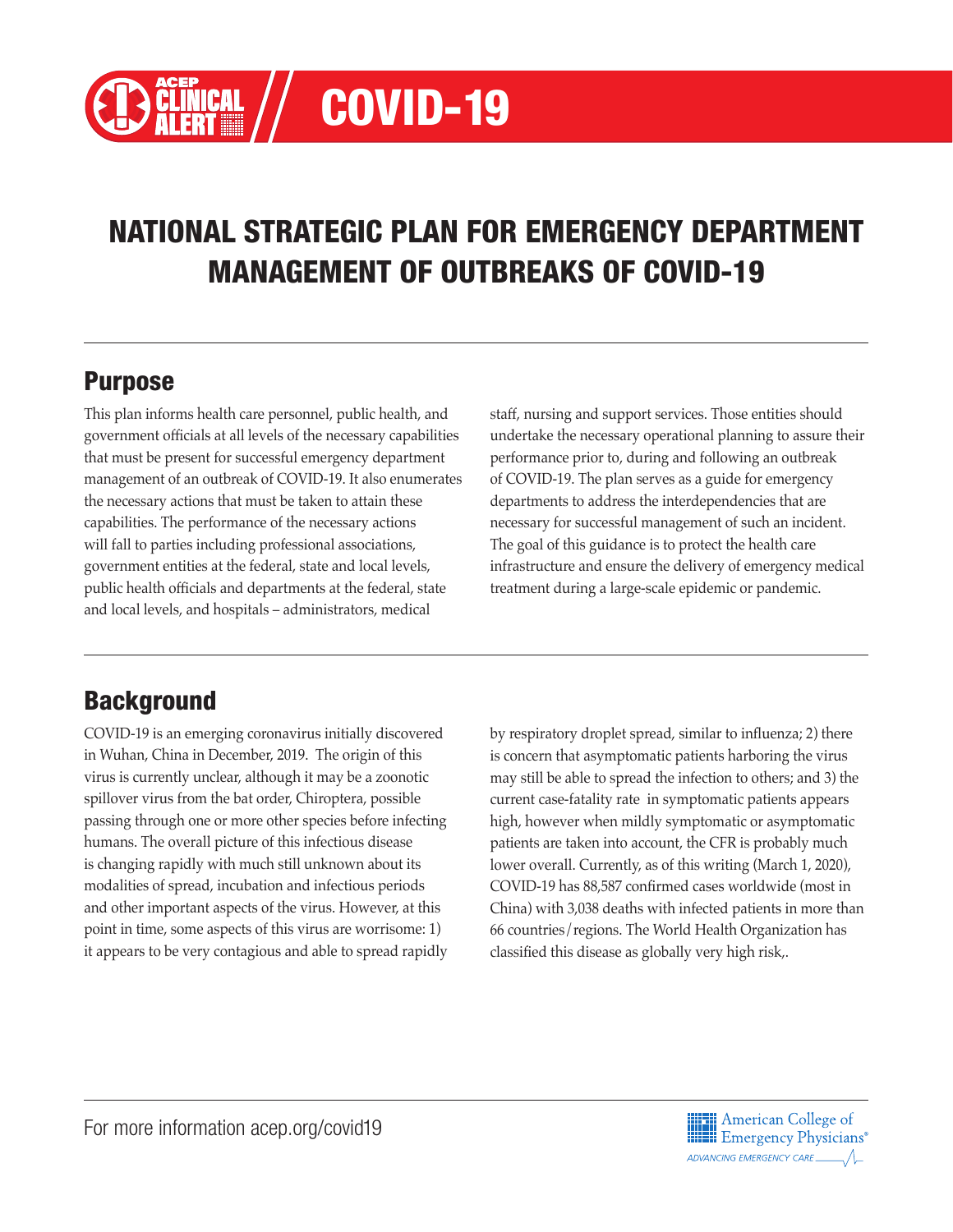# Risk Awareness

An important community mitigation strategy is keeping people who are ill from entering the workplace and school. Encouraging social distancing and frequent hand washing policies are important parts of the strategy. The combination of the effects of the disease and employing these measures could affect the business practices of all the critical infrastructure operators, possibly impeding their ability to maintain normal operations.

At some critical point the operations of hospitals may be affected, not only by the absence of hospital workers, but by slowdowns in transportation of critical supplies and support services, the effect of these factors being the inability to maintain normal operations, even for normal patient volumes. Each year, normal influenza season can stress an emergency department's ability to maintain normal operations because of the increase in both outpatient volume and admissions. It is therefore prudent to prepare for a worse than normal influenza season. While the precise effects of COVID-19 on emergency departments' ability to function cannot be predicted with complete confidence at this time, contingency plans should be made for a challenging scenario.

#### **Vulnerability**

**Population.** It is unclear at this time as to which populations may be more vulnerable to COVID-19, although initial data suggests that elderly individuals (especially males) and those with underlying medical problems may be more at risk for a bad outcome from this infection.

#### Critical Infrastructure

The ability of some critical infrastructures components to continue normal operations depends largely on the attendance of its workforce. Others may have plans and procedures in place for tele-work or social distancing. The nation's just-in-time supply chain could experience delays in supplying goods and services, and businesses who cannot survive operational interruptions may expand inventories of supplies. Hospitals are no exception to this. Pharmacies may

not be able to get additional supplies from distributors or sources higher in the chain, domestic and foreign.

Supplies of personal protective equipment (PPE) and other supplies may require stockpiling, and food services could encounter supply problems due to impaired production and delivery. The workforce may be depleted due to infection, fears of coming to work in an infectious environment, or the need to care for children out of school or other family members. Medical care is highly labor intensive; thus, service delivery is expected to be exquisitely sensitive to the ratio of service demand to workforce supply.

#### **Consequence**

The consequences to society will vary with the severity of the illness (ease of transmission and virulence), the degree to which the population is prepared and resilient (vaccinated- if and when an effective vaccine becomes available, compliant with community mitigation strategies, and educated about the threat), and whether business and industry can sustain productivity during a pandemic. A COVID-19 outbreak with the severity of the 1918 influenza pandemic obviously could have far-reaching consequences. Lesser-severity outbreaks could result in temporary disruptions in the flow of goods and services and would likely cause further stresses on an already over-burdened health care system. Certain medical services could be delayed or unavailable, potentially causing secondary morbidity and mortality to those unaffected COVID-19. A milder COVID-19 outbreak than feared will result in charges of over-reaction and fear mongering, which could have detrimental effects on future compliance with public health measures, future immunization initiatives and compliance with a response to public health emergencies.

There are consequences to planning, including financial investment and diversion of human resources, and consequences to the lack of planning should the threat become reality. In either case, a prudent assessment of risk is vital and prudent planning in response to that risk is necessary to mitigate possible consequences.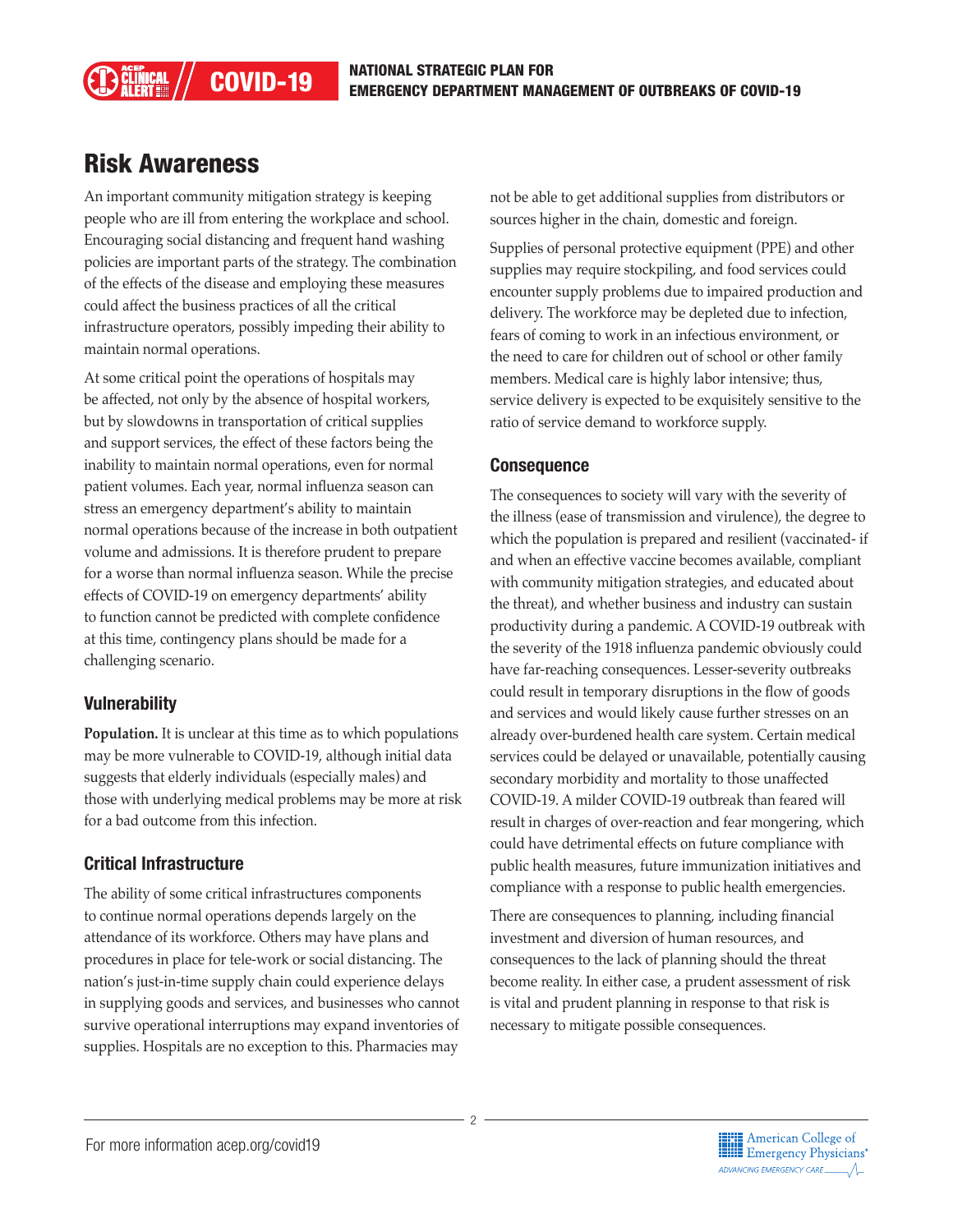# Response to the Threat

The American College of Emergency Physicians (ACEP) supports comprehensive response planning by its members and their institutions. ACEP will work with its corresponding professional associations (e.g. nurses, prehospital professional, EMS medical directors, hospitals, public health associations) to implement the actions and satisfy the requirements of the planning process. ACEP will seek support as necessary on behalf of its members from federal government entities responsible for surge medical response capabilities.

ACEP state chapters should seek the involvement of their state public health directors. Members should involve local emergency managers, political leaders and local health directors. The national strategic plan planning process and the capabilities and actions herein should prompt a local process that defines how to operationalize these capabilities and to articulate the necessary requirements to perform them. Those requirements should result in the targeting of resources and the identification of gaps that may exist in funding. Those unfunded requirements must be communicated to local emergency managers and political leaders to guide resource allocations and possible supplementary grant funding from federal entities.

Emergency physicians and their professional colleagues in nursing and prehospital care will be on the front line of any emergency requiring surge medical response capability. They will be the ones to answer the challenge of waves of patients presenting for care. They will also be the beneficiaries of good planning or the victims of the lack of it. ACEP will exercise all of its influence to ensure that patients can be cared for and that its members are sufficiently resourced, trained, equipped and exercised to fulfill their critical mission. Triggers for various parts of a response plan are part of the planning process, and the

authorities to take action must be clear. Likely, as cases are recognized and increasing strain is put on acute care facilities, the health care professionals and administrators in those facilities will be the first to know there is a crisis.

Communications with local and state public health directors for situational awareness are of paramount importance. Clear communications protocols must be created and exercised on a regular basis prior to an event. Agreements on stepwise implementation of the relevant parts of the plan must be in place to avoid disruptions in services during the ramp-up phase and to allow for the necessary provision of resources. Just as the parts of the plan will be implemented with the situational awareness of the local leaders and public health officials, so will the "standing down" of the pandemic plan. Agreements must be in place as to the triggers for the authorities to return to the prior steady state. This decision must be made with situational awareness of the epidemiology of the disease in the community and cannot be done, institutionally, in a vacuum.

Depending on the severity of the outbreak and its virulence, institutions may face a depleted workforce. In addition to those lost to illness, there may be those with concerns about being in an environment of higher risk from exposure to infectious disease. There may be personnel who have temporary reasons for not returning to the workplace, such as pregnancy or needing to care for family who remain ill. ACEP will work with its counterpart professional associations and the federal government to dispense actionable information to its members so that they remain aware of current information on the changing situation and can make decisions accordingly.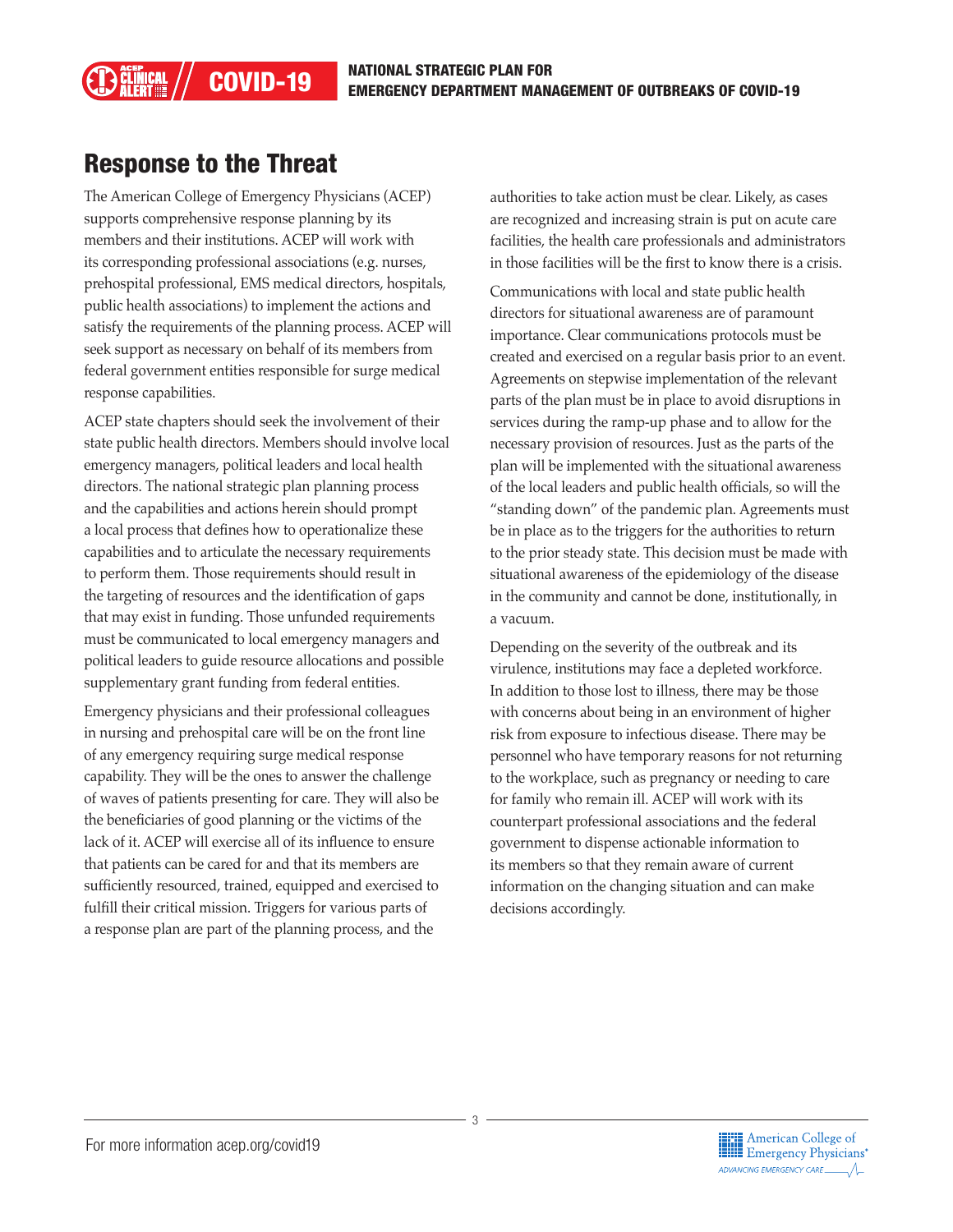# COVID-19 NATIONAL STRATEGIC PLAN FOR **COVID-19** NATIONAL STRATEGIC PLAN FOR

# Management Strategy

ACEP will use all means necessary to (1) ensure that our patients receive the best care possible, and (2) ensure that its members are able to fulfill their professional responsibilities. The National Strategic Plan for Emergency Department Management of Outbreaks of COVID-19

follows the federal template for management of biological threats, as outlined in Homeland Security Presidential Directive #10. The pillars of that strategy are: Threat Awareness, Protection and Prevention, Surveillance, Detection, Response and Recovery.

This National Strategic Plan for ED Management of COVID-19 outbreaks adapts this template to form its own pillars of prescribed capabilities:

- Situational awareness
- Protection of the emergency department infrastructure and personnel
- Prevention of disruptions in service delivery
- Organized, timely surge medical response
- Recovery to the previous steady state

#### Capabilities for Emergency Department Response to a Severe COVID-19 Outbreak

- 1. Trained Emergency Manager or Chief Preparedness Officer designated as lead for COVID-19 preparedness and response, fully integrated with community emergency preparedness, public health and resource managers
- 2. Seamless connectivity with local/state governmental emergency management, public health, other hospital Chief Preparedness Officers, and any other support organizations
- 3. Emergency operations plan for COVID-19
- 4. Surge staffing plan for the entire institution
- 5. Hospital Incident Command System and National Incident Management System training, knowledge and compliance
- 6. Functional Hospital Command Center
- 7. Training and exercise program for all involved personnel
- 8. Appropriate PPE for health care staff
- 9. Capability to screen and test staff for illness
- 10. Enhanced facility security and crowd management
- 11. Administrative and legal support
- 12. Antiviral prophylaxis and vaccine availability for Staff when available and recommended by the CDC
- 13. Interoperable communications system (fire, law enforcement, EMS, emergency management, receiving hospitals, local/regional public health, local EOC)
- 14. Maintaining EMS operations during COVID-19 outbreak
- 15. Laboratory testing protocols
- 16. Alternate locations and staffing for triage and medical screening exams
- 17. Off-Site vaccine administration when available and indicated
- 18. Health information call centers
- 19. Configuration of ED waiting rooms for distancing to the degree possible
- 20. Protocols for those visiting patients with fever and respiratory symptoms
- 21. Environmental decontamination capability
- 22. Off-site mass screening capability
- 23. Adequate inpatient surge capacity including the establishment of alternate care facilities
- 24. Trained and credentialed volunteers
- 25. Awareness of strategic national stockpile (SNS) surge supplies and equipment and capability to receive those supplies
- 26. Accurate and coordinated public information dissemination including when to seek care for illness
- 27. Augmented post-mortem and mortuary services

4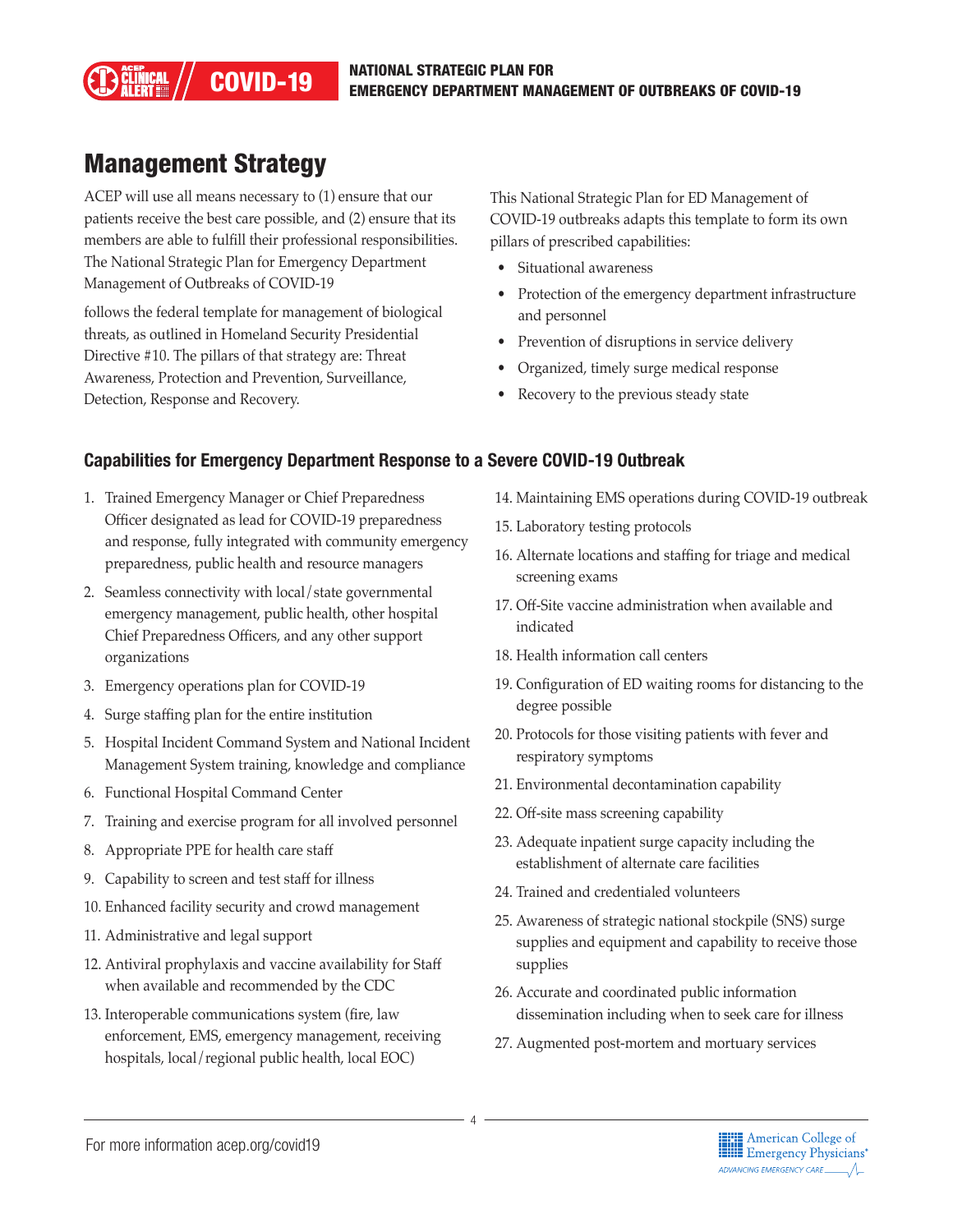# Critical Actions

Planners for surge medical response should consider the actions in Annex 1 to achieve the necessary capabilities. The method for performance of the actions and the measures of performance will be determined locally. The resulting requirements list (including those currently present and funded, present and not funded, and not present) will guide resource allocations and requests for additional resources.

This plan defines roles and responsibilities that belong to national emergency medicine organizations, such as ACEP, and to each emergency department. It also suggests roles and responsibilities for those with whom interdependencies exist for surge medical response. It is critical, working together locally, to define those roles, articulate the requirements – funded and unfunded, and to quantify and identify the resources required to accomplish them.

5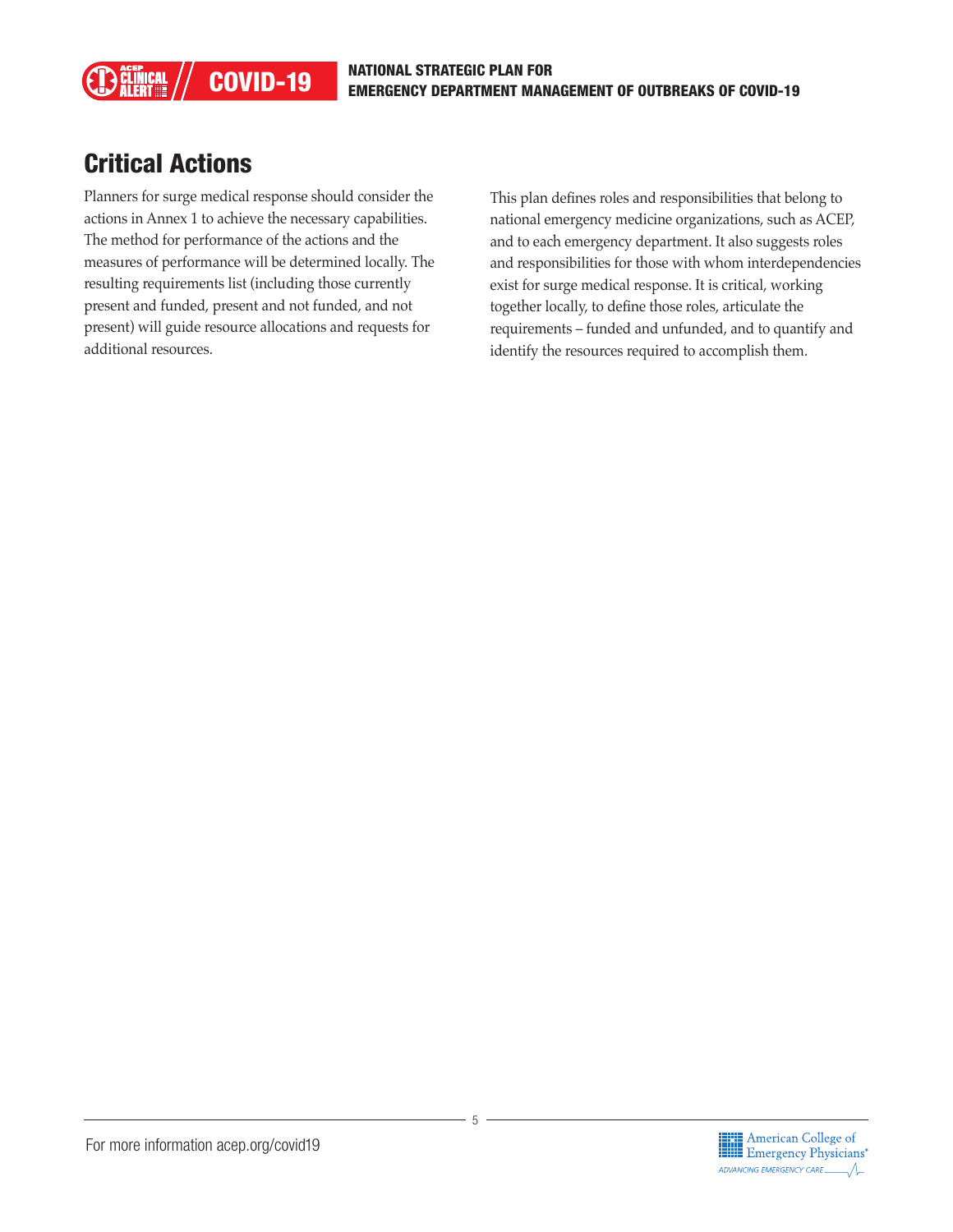

1. Trained Emergency Manager or Chief Preparedness Officer designated as lead for COVID-19 preparedness and response, fully integrated with community emergency preparedness, public health and resource managers.

|                |                                                                                                                                                                                                                                                                     | <b>EM</b><br><b>National</b> | <b>Federal</b><br>Gov. | <b>State &amp;</b><br><b>Local</b><br>Gov | State &<br><b>Local</b><br>PH | <b>ED</b> | Hosp. |
|----------------|---------------------------------------------------------------------------------------------------------------------------------------------------------------------------------------------------------------------------------------------------------------------|------------------------------|------------------------|-------------------------------------------|-------------------------------|-----------|-------|
| <b>Action:</b> |                                                                                                                                                                                                                                                                     |                              |                        |                                           |                               |           |       |
| a.             | Designate an in-house position, or new hire (NIMS certified, HICS trained);<br>National Incident Management System (NIMS)<br>Hospital Incident Command System (HICS)                                                                                                |                              |                        |                                           |                               |           |       |
| b.             | Establish authority to carry out responsibilities;                                                                                                                                                                                                                  |                              |                        |                                           |                               |           |       |
| C.             | Execute/implement ASPR Influenza Surge Preparedness Assessment as<br>appropriate<br>https://www.acep.org/globalassets/uploads/uploaded-files/acep/clinical-<br>and-practice-management/resources/publichealth/h1n1/aspr-influenzasu<br>rgepreparednessassesment.pdf |                              |                        |                                           |                               |           |       |
| d.             | For institutions that are part of a hospital system, establish/strengthen<br>connections amongst the different emergency managers and hospital<br>leaders                                                                                                           |                              |                        |                                           |                               |           |       |
| е.             | Review National Guidance for Healthcare System Preparedness<br>https://www.phe.gov/preparedness/planning/hpp/reports/documents/<br>capabilities.pdf                                                                                                                 |                              |                        |                                           |                               |           |       |
| f.             | Review/implement AHRQ Mass Medical Care with Scarce Resources: A<br>Community Planning Guide as appropriate<br>https://web.mhanet.com/AHRQ_mass_care_guide11.06.pdf                                                                                                 |                              |                        |                                           |                               |           |       |
| g.             | Maintain awareness of status or threat of COVID-19 in US, state, and<br>region as reported by CDC and state, keeping hospital in posture of<br>preparedness prior to initiation of any emergency operations                                                         |                              |                        |                                           |                               |           |       |
|                | Review Crisis Standards of Care and its implications for the institution<br>https://asprtracie.hhs.gov/technical-resources/63/crisis-standards-of-<br>care                                                                                                          |                              |                        |                                           |                               |           |       |
|                | Allocating Scarce Resources in Disasters: Emergency Department<br>Principles Hick, John L. et al. Annals of Emergency Medicine, Volume 59,<br>Issue 3, 177 - 187                                                                                                    |                              |                        |                                           |                               |           |       |
|                | <b>WHO</b><br>https://www.who.int/docs/default-source/coronaviruse/situation-<br>reports/20200228-sitrep-39-covid-19.pdf?sfvrsn=aa1b80a7_2                                                                                                                          |                              |                        |                                           |                               |           |       |
|                | CDC<br>https://www.cdc.gov/coronavirus/2019-ncov/locations-confirmed-cases.<br>html#map                                                                                                                                                                             |                              |                        |                                           |                               |           |       |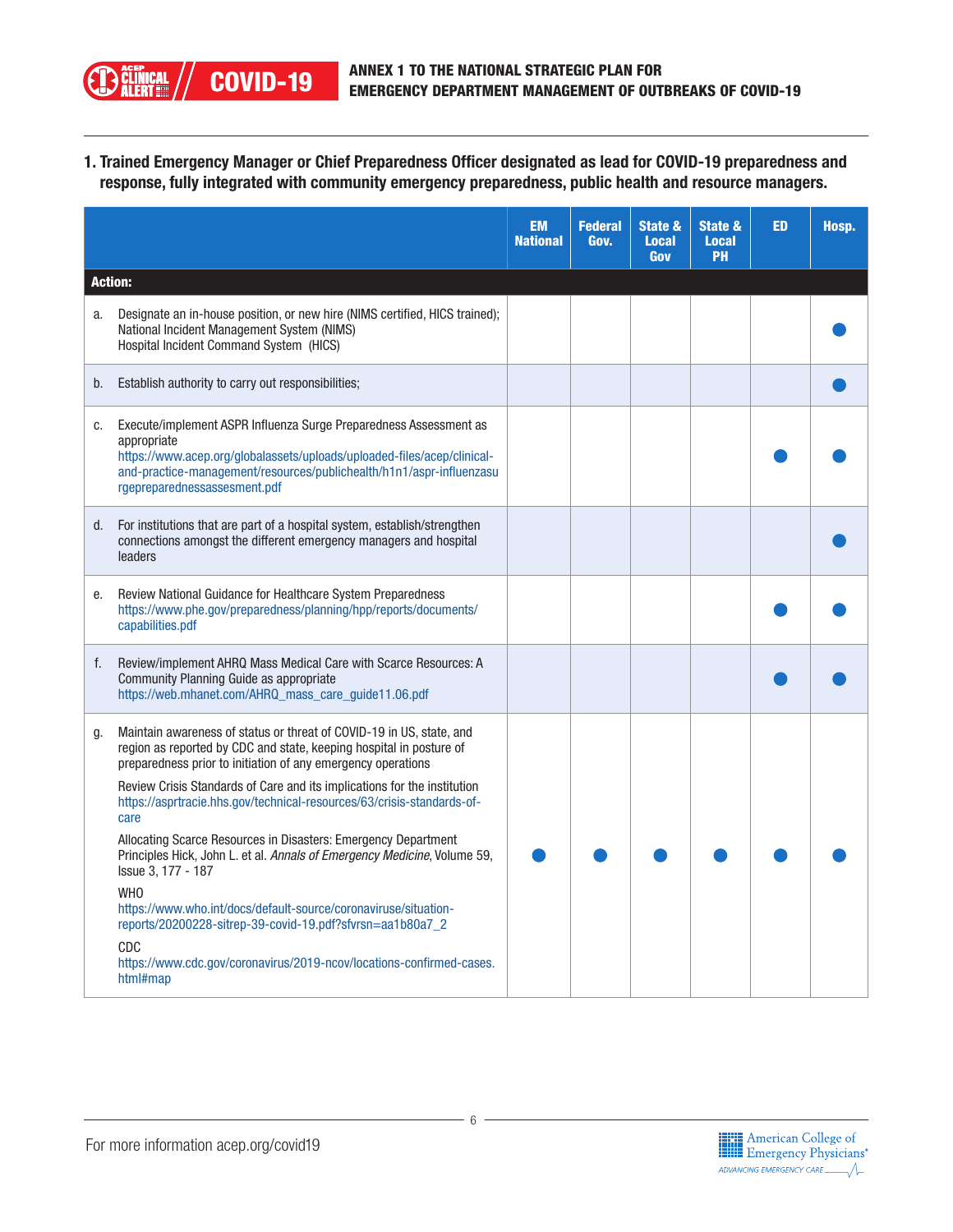2. Seamless connectivity with local/state governmental emergency management, public health, other hospital Chief Preparedness Officers, and any other support organizations

|    |                                                                                                                                                                                                                                                                                              | <b>EM</b><br><b>National</b> | <b>Federal</b><br>Gov. | State &<br><b>Local</b><br>Gov | State &<br><b>Local</b><br><b>PH</b> | <b>ED</b> | Hosp. |
|----|----------------------------------------------------------------------------------------------------------------------------------------------------------------------------------------------------------------------------------------------------------------------------------------------|------------------------------|------------------------|--------------------------------|--------------------------------------|-----------|-------|
|    | <b>Action:</b>                                                                                                                                                                                                                                                                               |                              |                        |                                |                                      |           |       |
| a. | Agree on modalities, nodes, thresholds and frequency for multi-directional<br>information flow/communication during emergency operations such as<br>EOC dash boards.                                                                                                                         |                              |                        |                                |                                      |           |       |
| b. | Agree on and establish common language and formats for data sharing<br>during emergency operations                                                                                                                                                                                           |                              |                        |                                |                                      |           |       |
| C. | Agree on types, degrees (and limitations) of participation in regionalized<br>response to the public health emergency                                                                                                                                                                        |                              |                        |                                |                                      |           |       |
| d. | Confirm that emergency management/public health authorities have<br>coordinated with clinics, private medical practices, extended care<br>facilities, local medical societies, health care coalitions re: response plan                                                                      |                              |                        |                                |                                      |           |       |
| е. | Subscribe to the CDC and your state HAN network or other state<br>department of health communication modality                                                                                                                                                                                |                              |                        |                                |                                      |           |       |
| f. | Confirm connectivity of key subject matter experts (SMEs) and authorities<br>within hospital with their outside counterparts (e.g. hospital laboratories<br>with state labs and Laboratory Response Network facilities) and reporting<br>relationships in-house for common operating picture |                              |                        |                                |                                      |           |       |

#### 3. Emergency operations plan for COVID-19

**) ĉlinical<br>) alert** 

|    |                                                                                                                                                                                                                                                                                                                            | <b>EM</b><br><b>National</b> | <b>Federal</b><br>Gov. | State &<br><b>Local</b><br>Gov | State &<br><b>Local</b><br><b>PH</b> | <b>ED</b> | Hosp. |
|----|----------------------------------------------------------------------------------------------------------------------------------------------------------------------------------------------------------------------------------------------------------------------------------------------------------------------------|------------------------------|------------------------|--------------------------------|--------------------------------------|-----------|-------|
|    | <b>Action:</b>                                                                                                                                                                                                                                                                                                             |                              |                        |                                |                                      |           |       |
| a. | Appoint a hospital COVID-19 planning group                                                                                                                                                                                                                                                                                 |                              |                        |                                |                                      |           |       |
| b. | Review the hospital's emergency operation plan (EOP) for applicability to<br>COVID-19                                                                                                                                                                                                                                      |                              |                        |                                |                                      |           |       |
| C. | Utilize Web resources to identify and disseminate model EOPs for<br>COVID-19                                                                                                                                                                                                                                               |                              |                        |                                |                                      |           |       |
| d. | Review the best plans and adapt to your institution for e.g.<br><b>Hospital Disaster Preparedness Self-Assessment Tool</b><br>https://www.acep.org/globalassets/uploads/uploaded-files/acep/clinical-<br>and-practice-management/ems-and-disaster-preparedness/hospital-<br>disaster-preparedness-self-assessment-tool.doc |                              |                        |                                |                                      |           |       |
| е. | Assess your COVID-19 EOP using a table-top exercise with hospital<br>staff including physicians, administrators and logistics experts present<br>to ensure that the plan is workable and will maintain operations under<br>anticipated circumstances.                                                                      |                              |                        |                                |                                      |           |       |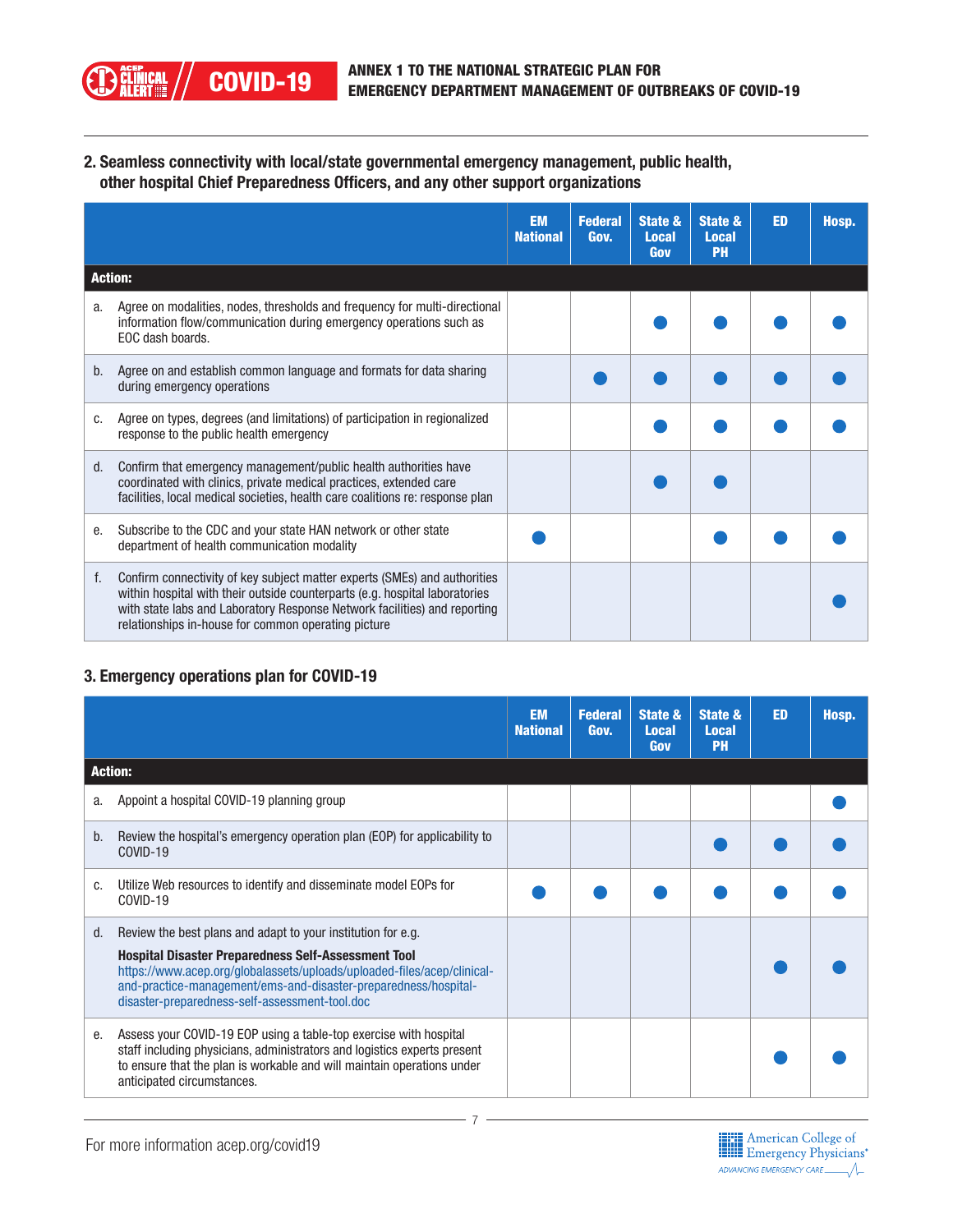

#### 5. HICS and NIMS knowledge and compliance

|                |                                                                                                                                                                                                                                                                                                                                                                       | <b>EM</b><br><b>National</b> | <b>Federal</b><br>Gov. | State &<br><b>Local</b><br>Gov | State &<br><b>Local</b><br><b>PH</b> | <b>ED</b> | Hosp. |
|----------------|-----------------------------------------------------------------------------------------------------------------------------------------------------------------------------------------------------------------------------------------------------------------------------------------------------------------------------------------------------------------------|------------------------------|------------------------|--------------------------------|--------------------------------------|-----------|-------|
| <b>Action:</b> |                                                                                                                                                                                                                                                                                                                                                                       |                              |                        |                                |                                      |           |       |
| a.             | Provide HICS/NIMS training for all hospital staff appropriate to their<br>assigned positions<br>https://www.calhospitalprepare.org/hics<br>https://training.fema.gov/nims/                                                                                                                                                                                            |                              |                        |                                |                                      |           |       |
| b.             | Ensure that those managing an incident have appropriate levels of NIMS<br>certification:<br>• Incident management leadership - NIMS IS 700<br>Individuals responsible for the emergency plan - NIMS IS 800<br>$\bullet$<br>• Personnel who have a direct role in middle management and/or<br>emergency response - IS 100, and 200.<br>https://training.fema.gov/nims/ |                              |                        |                                |                                      |           |       |

#### 6. Functional Hospital Command Center

|    |                                                                                                                                                                                                         | <b>EM</b><br><b>National</b> | <b>Federal</b><br>Gov. | State &<br><b>Local</b><br>Gov | State &<br><b>Local</b><br><b>PH</b> | <b>ED</b> | Hosp. |
|----|---------------------------------------------------------------------------------------------------------------------------------------------------------------------------------------------------------|------------------------------|------------------------|--------------------------------|--------------------------------------|-----------|-------|
|    | <b>Action:</b>                                                                                                                                                                                          |                              |                        |                                |                                      |           |       |
| a. | Review and customize hospital command centers (HCC) functions in HICS<br>for your institution<br>https://emsa.ca.gov/disaster-medical-services-division-hospital-incident-<br>command-system-resources/ |                              |                        |                                |                                      |           |       |
| b. | Establish authority and criteria to activate the HCC                                                                                                                                                    |                              |                        |                                |                                      |           |       |



8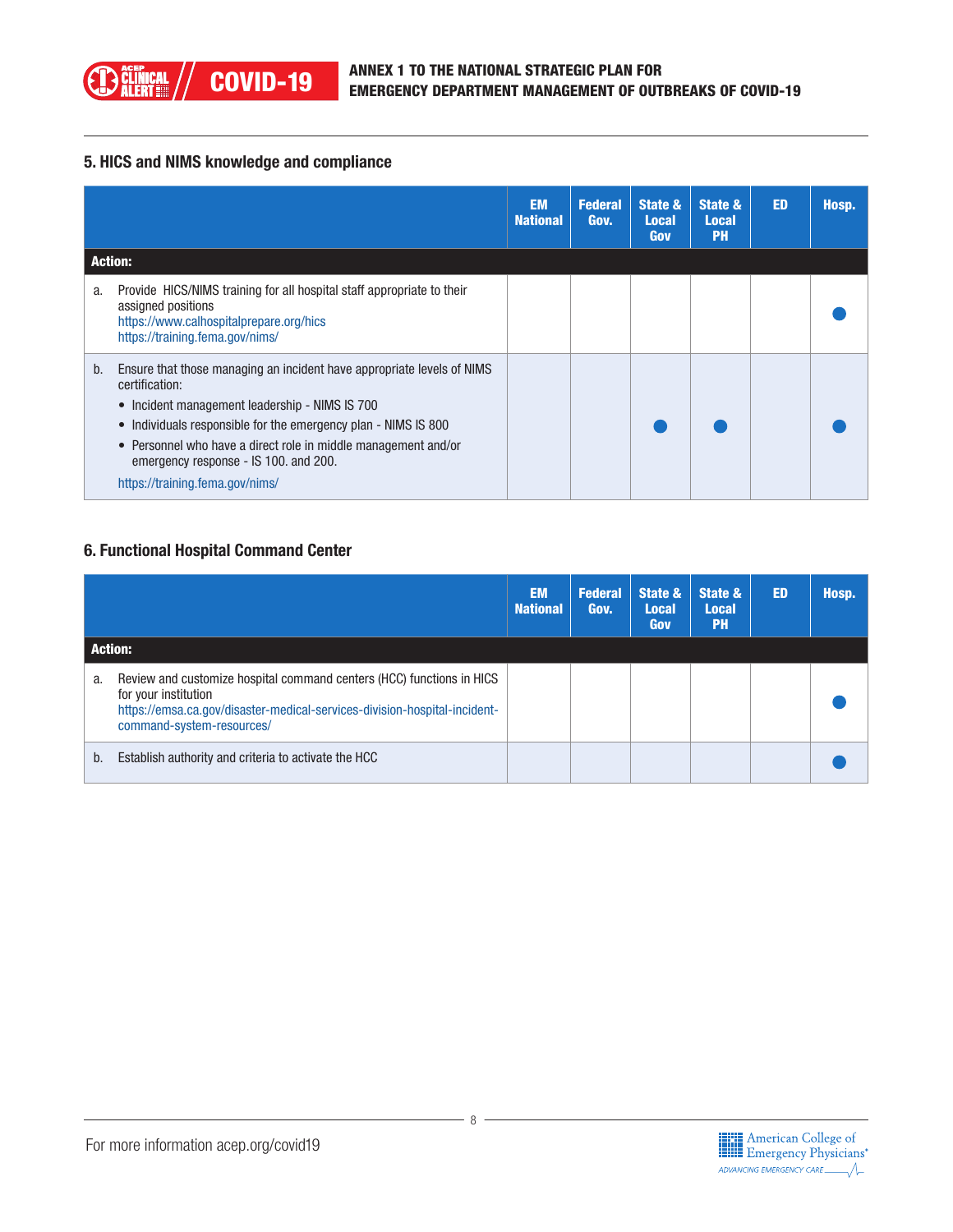#### 7. Training and exercise program for all involved personnel

|    |                                                                                                                                                                                                                                                            | <b>EM</b><br><b>National</b> | <b>Federal</b><br>Gov. | State &<br><b>Local</b><br>Gov | State &<br><b>Local</b><br><b>PH</b> | <b>ED</b> | Hosp. |
|----|------------------------------------------------------------------------------------------------------------------------------------------------------------------------------------------------------------------------------------------------------------|------------------------------|------------------------|--------------------------------|--------------------------------------|-----------|-------|
|    | <b>Action:</b>                                                                                                                                                                                                                                             |                              |                        |                                |                                      |           |       |
| a. | Create and execute a training program based upon your emergency<br>operations plan                                                                                                                                                                         |                              |                        |                                |                                      |           |       |
| b. | Develop a template for a COVID-19 exercise program                                                                                                                                                                                                         |                              |                        |                                |                                      |           |       |
| c. | Execute an exercise to test training and plan validity                                                                                                                                                                                                     |                              |                        |                                |                                      |           |       |
| d. | Use results of the exercise to further improve the emergency operation<br>plan, and then re-exercise                                                                                                                                                       |                              |                        |                                |                                      |           |       |
| е. | Design and implement special training for public affairs in existence of<br>plan to care for all who need it during COVID-19 emergency, changes to<br>normal daily operations that could occur during pandemic, where and<br>how they will get information |                              |                        |                                |                                      |           |       |
| f. | Discuss with hospital public affairs and public health authorities when<br>and how to inform the public as to when and how to access information<br>and care during an outbreak.                                                                           |                              |                        |                                |                                      |           |       |

#### 8. Appropriate PPE for health care staff

|    |                                                                                                                                                                                                                                                                                                                                                                                                                                                   | <b>EM</b><br><b>National</b> | <b>Federal</b><br>Gov. | State &<br><b>Local</b><br>Gov | State &<br><b>Local</b><br><b>PH</b> | <b>ED</b> | Hosp. |
|----|---------------------------------------------------------------------------------------------------------------------------------------------------------------------------------------------------------------------------------------------------------------------------------------------------------------------------------------------------------------------------------------------------------------------------------------------------|------------------------------|------------------------|--------------------------------|--------------------------------------|-----------|-------|
|    | <b>Action:</b>                                                                                                                                                                                                                                                                                                                                                                                                                                    |                              |                        |                                |                                      |           |       |
| a. | Consult national quidance for recommended PPE use for patients with<br>confirmed or under investigation for COVOD-19 in healthcare settings<br>https://www.cdc.gov/coronavirus/2019-ncov/infection-control/control-<br>recommendations.html?CDC AA refVal=https%3A%2F%2Fwww.cdc.<br>gov%2Fcoronavirus%2F2019-ncov%2Fhcp%2Finfection-control.html                                                                                                  |                              |                        |                                |                                      |           |       |
| b. | When indicated by the CDC, estimate PPE needs for multiple waves of<br>COVID-19.                                                                                                                                                                                                                                                                                                                                                                  |                              |                        |                                |                                      |           |       |
| C. | Stockpile appropriate quantities of PPE prior to outbreak. Developing a<br>range of respirator conservation strategies, including strategies to make<br>supplies last longer (such as using alternative products like reusable<br>respirators) and extending the use of disposable respirators.<br>Strategies for Optimizing the Supply of N95 Respirators<br>https://www.cdc.gov/coronavirus/2019-ncov/hcp/respirator-supply-<br>strategies.html |                              |                        |                                |                                      |           |       |
| d. | Train/update medical personnel in use of PPE (including fit testing of N95<br>or other appropriate respirator)                                                                                                                                                                                                                                                                                                                                    |                              |                        |                                |                                      |           |       |

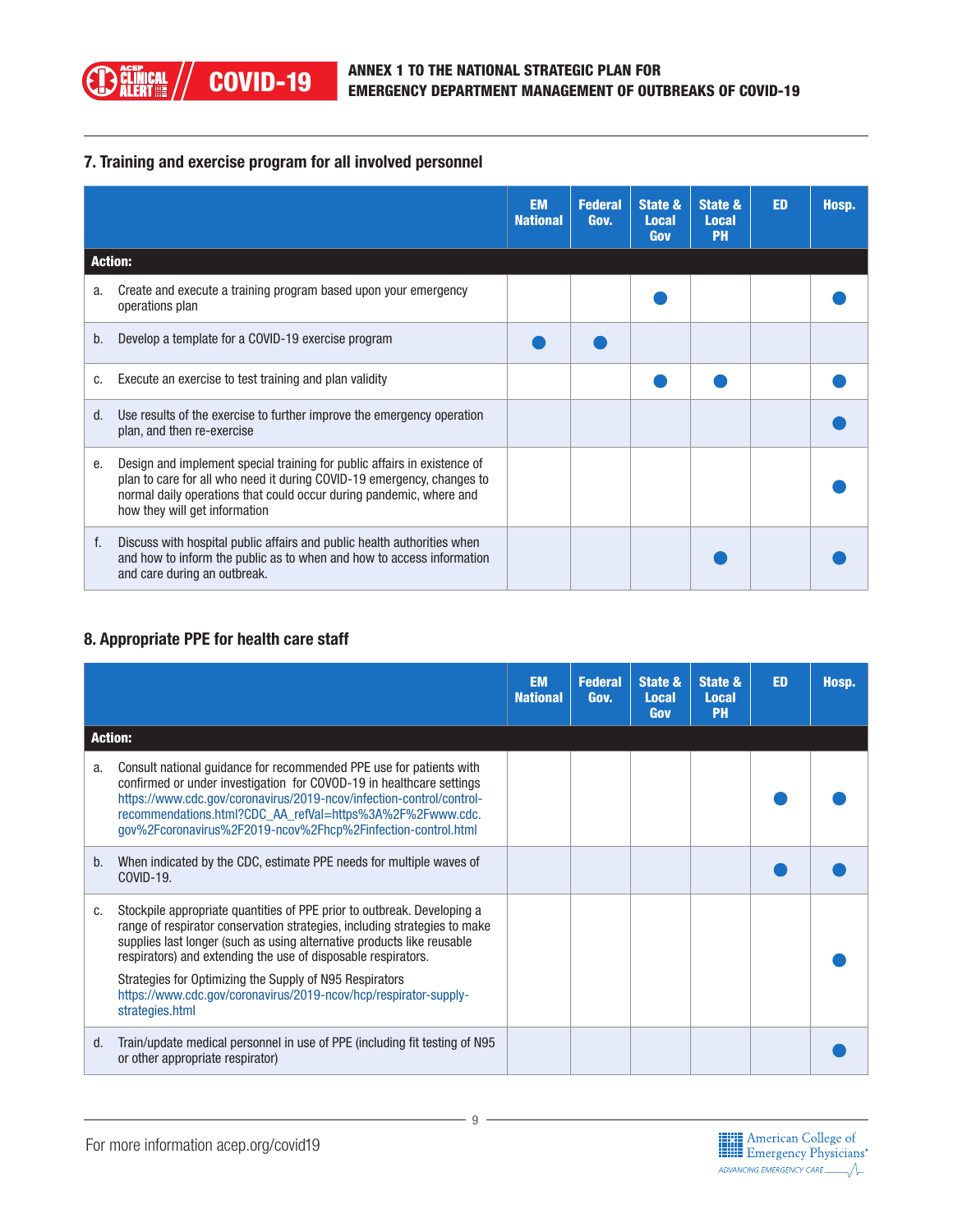#### 9. Capability to screen staff for illness

|         |                                                                                                      | <b>EM</b><br><b>National</b> | <b>Federal</b><br>Gov. | State &<br><b>Local</b><br><b>Gov</b> | State &<br><b>Local</b><br><b>PH</b> | ED | Hosp. |
|---------|------------------------------------------------------------------------------------------------------|------------------------------|------------------------|---------------------------------------|--------------------------------------|----|-------|
| Action: |                                                                                                      |                              |                        |                                       |                                      |    |       |
| a.      | Develop protocol for staff screening including criteria for dismissal from<br>work when symptomatic. |                              |                        |                                       |                                      |    |       |
| b.      | Consider furlough or reassignment of staff at high-risk for COVID-19<br>complications                |                              |                        |                                       |                                      |    |       |
| C.      | Develop criteria and process for return to work                                                      |                              |                        |                                       |                                      |    |       |

#### 10. Enhanced facility security and crowd management

|    |                                                                                                                                                   | <b>EM</b><br><b>National</b> | <b>Federal</b><br>Gov. | State &<br><b>Local</b><br>Gov | State &<br><b>Local</b><br><b>PH</b> | <b>ED</b> | Hosp. |
|----|---------------------------------------------------------------------------------------------------------------------------------------------------|------------------------------|------------------------|--------------------------------|--------------------------------------|-----------|-------|
|    | <b>Action:</b>                                                                                                                                    |                              |                        |                                |                                      |           |       |
| a. | Develop plan and criteria for implementation for enhanced facility security<br>and crowd management including facility lockdown                   |                              |                        |                                |                                      |           |       |
| b. | Establish infected (or potentially infected 0patient flow paths through the<br>institution to avoid contact with uninfected individuals.          |                              |                        |                                |                                      |           |       |
| C. | Ensure signage at all entry access points with instructions for appropriate<br>triage/treatment areas based on symptoms. Provide appropriate PPE. |                              |                        |                                |                                      |           |       |
| d. | Develop plan and criteria for implementation of visitor limitation                                                                                |                              |                        |                                |                                      |           |       |
| е. | Establish a memorandum of understanding (MOU) with law enforcement<br>or other sources for increased institutional security                       |                              |                        |                                |                                      |           |       |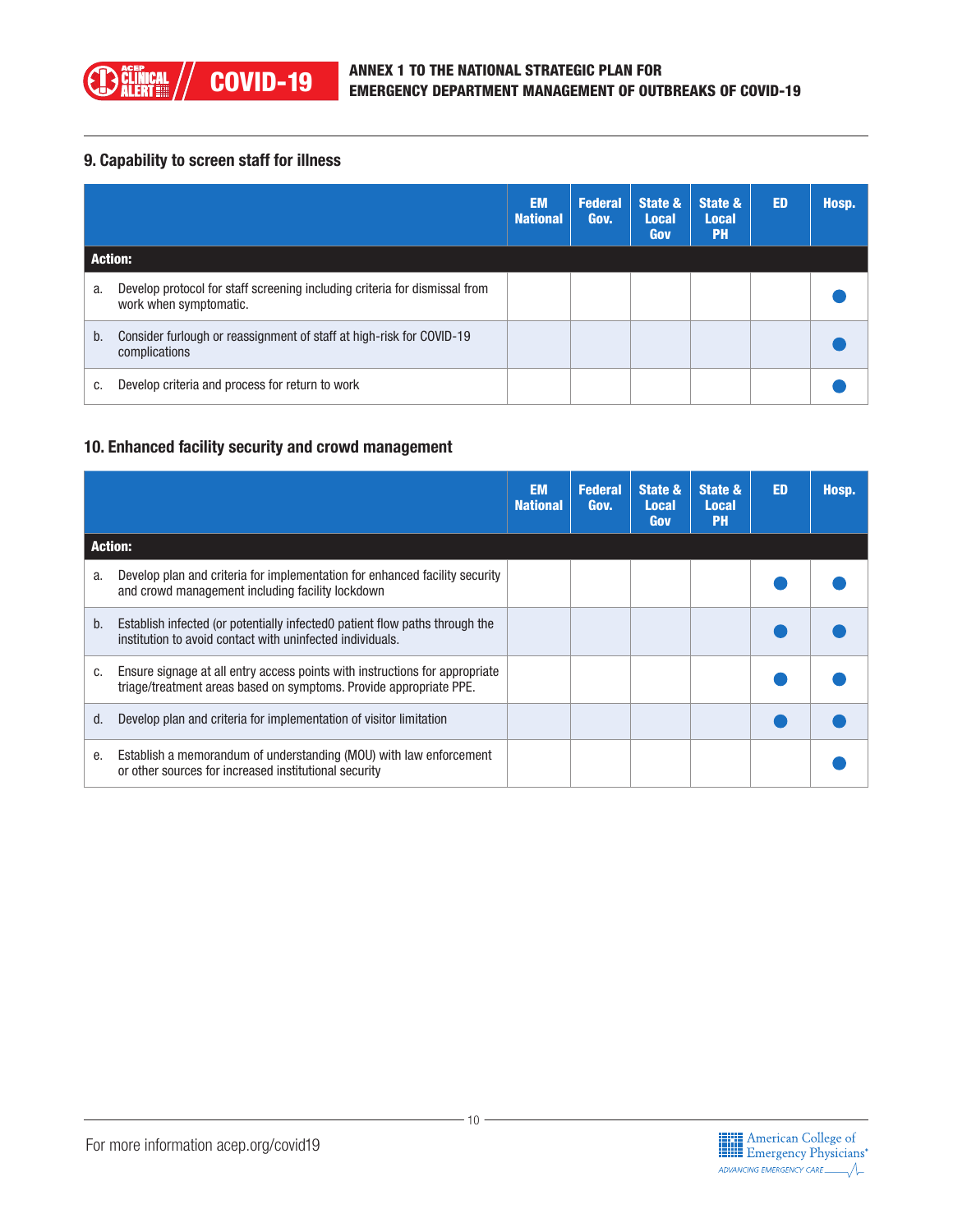#### 11. Administrative and legal support

|    |                                                                                                                                                                                                                                                                                                                             | <b>EM</b><br><b>National</b> | <b>Federal</b><br>Gov. | <b>State &amp;</b><br><b>Local</b><br>Gov | State &<br><b>Local</b><br>PH | ED | Hosp. |
|----|-----------------------------------------------------------------------------------------------------------------------------------------------------------------------------------------------------------------------------------------------------------------------------------------------------------------------------|------------------------------|------------------------|-------------------------------------------|-------------------------------|----|-------|
|    | <b>Action:</b>                                                                                                                                                                                                                                                                                                              |                              |                        |                                           |                               |    |       |
| a. | Review and incorporate, as appropriate, guidelines from the American<br><b>Health Lawyers Association</b><br>https://www.healthlawyers.org/hlresources/PI/Documents/PI14PFP-eP.<br>pdf#search=flu%20guidelines%20checklist                                                                                                  |                              |                        |                                           |                               |    |       |
| b. | Incorporate provisions of anticipated or actual federal declarations<br>of public health emergency into regional and hospital emergency<br>operations: e.g. possible time-limited waiver of EMTALA, emergency use<br>authorizations (EUAs) for pharmaceuticals                                                              |                              |                        |                                           |                               |    |       |
| C. | Establish protocols for rapid credentialing and pre-event credentialing of<br>surge resource personnel                                                                                                                                                                                                                      |                              |                        |                                           |                               |    |       |
| d. | Incorporate provisions of anticipated or actual state declarations of public<br>health emergency into regional and hospital emergency operations:<br>e.g. possible suspension of destination and diversion policies for EMS<br>providers                                                                                    |                              |                        |                                           |                               |    |       |
| e. | Establish legal protocols for human resources to manage attendance of<br>designated mission-critical personnel                                                                                                                                                                                                              |                              |                        |                                           |                               |    |       |
| f. | Work with labor and/or staff representatives to develop policies for<br>maintaining staffing, morale, discipline, and safety during emergency<br>operations                                                                                                                                                                 |                              |                        |                                           |                               |    |       |
| g. | Discuss with legal and medical staff the implementation of "scarce<br>resources allocation" procedures                                                                                                                                                                                                                      |                              |                        |                                           |                               |    |       |
| h. | Establishment and maintenance of Finance/Administration branch of HICS<br>with assigned functions according to standard protocols and hospital<br>EOPs FEMA rules for reimbursement during an outbreak pandemic -<br>hospital finances<br>http://www.hhs.gov/disasters/discussion/planners/playbook/panflu/<br>subtask.html |                              |                        |                                           |                               |    |       |
| i. | Review legislative authorities of relevance for panflu (e.g. HIPAA, EMTALA,<br>Expanded Scope of Practice, Allocation of Scare Resources. Medical<br>Liability)                                                                                                                                                             |                              |                        |                                           |                               |    |       |

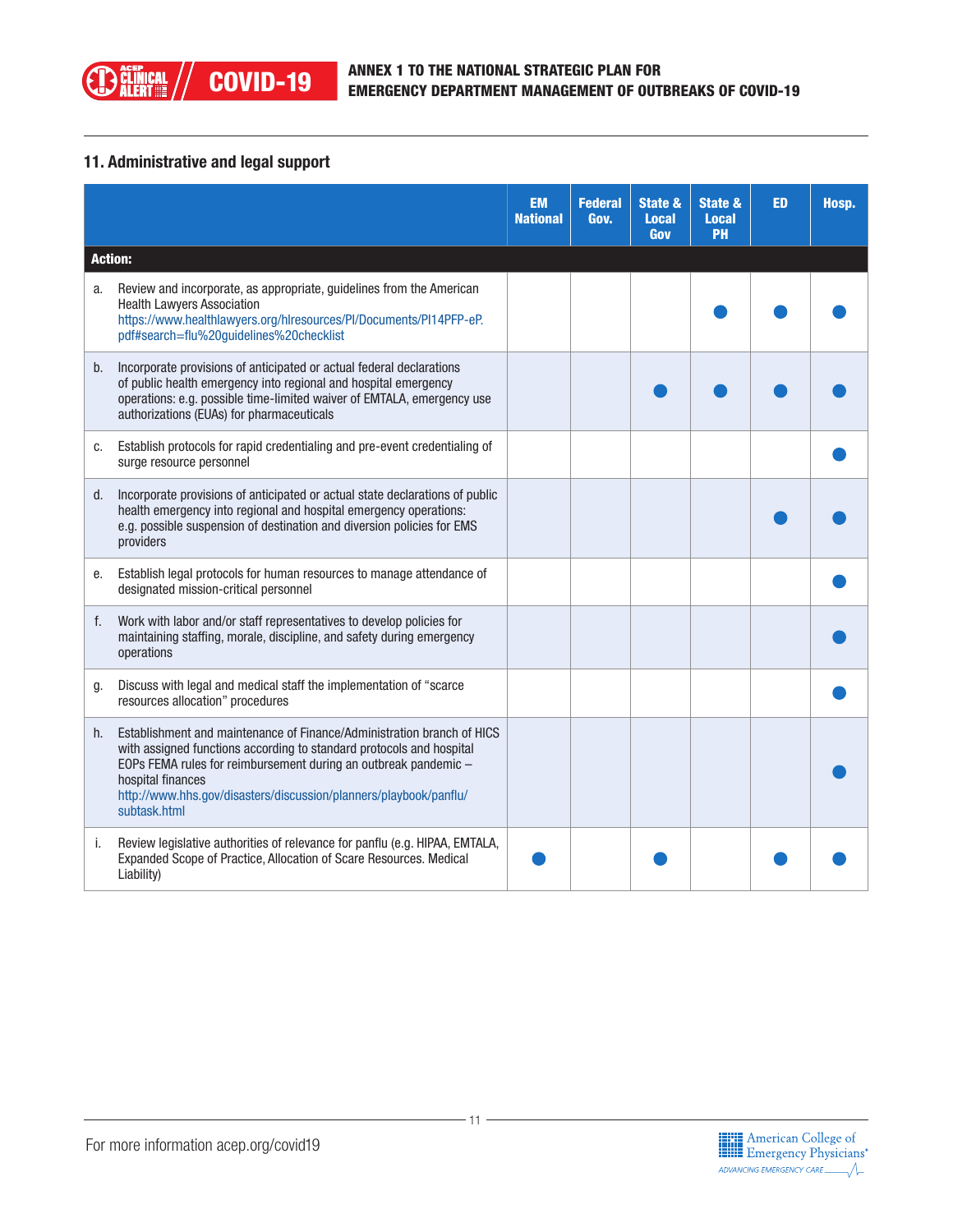#### 12. Antiviral prophylaxis and vaccine availability for staff if and when specified by the CDC.

**) ĈĹĨÑICAL<br>J ALERT** 

|    |                                                                                                                                                         | <b>EM</b><br><b>National</b> | <b>Federal</b><br>Gov. | State &<br><b>Local</b><br>Gov | State &<br><b>Local</b><br><b>PH</b> | <b>ED</b> | Hosp. |
|----|---------------------------------------------------------------------------------------------------------------------------------------------------------|------------------------------|------------------------|--------------------------------|--------------------------------------|-----------|-------|
|    | <b>Action:</b>                                                                                                                                          |                              |                        |                                |                                      |           |       |
| a. | Perform resource requirement assessment based on the size of your staff<br>and CDC recommendations                                                      |                              |                        |                                |                                      |           |       |
| b. | Considering federal and state guidance, develop a plan for prioritization<br>and administration of antiviral prophylaxis and vaccine to your staff      |                              |                        |                                |                                      |           |       |
| C. | Do a resource assessment of what is available in hospital pharmacy, local<br>retail pharmacies and state stockpiles.                                    |                              |                        |                                |                                      |           |       |
| d. | Develop plans for addressing the gap between estimated requirement<br>and what is expected to be available, including agreements with supply<br>sources |                              |                        |                                |                                      |           |       |

#### 13. Interoperable communications system (fire, law enforcement, EMS, emergency management, receiving hospitals, local/regional public health, local EOC)

|    |                                                                                                                                                                     | <b>EM</b><br><b>National</b> | <b>Federal</b><br>Gov. | State &<br><b>Local</b><br>Gov | State &<br><b>Local</b><br><b>PH</b> | <b>ED</b> | Hosp. |
|----|---------------------------------------------------------------------------------------------------------------------------------------------------------------------|------------------------------|------------------------|--------------------------------|--------------------------------------|-----------|-------|
|    | <b>Action:</b>                                                                                                                                                      |                              |                        |                                |                                      |           |       |
| a. | Ensure effective two-way communication among these agencies during<br>an emergency.                                                                                 |                              |                        |                                |                                      |           |       |
| b. | Ensure that dash boards and communications are networked, tested,<br>organized under Incident Command hierarchy, and overseen by a<br>designated regional authority |                              |                        |                                |                                      |           |       |

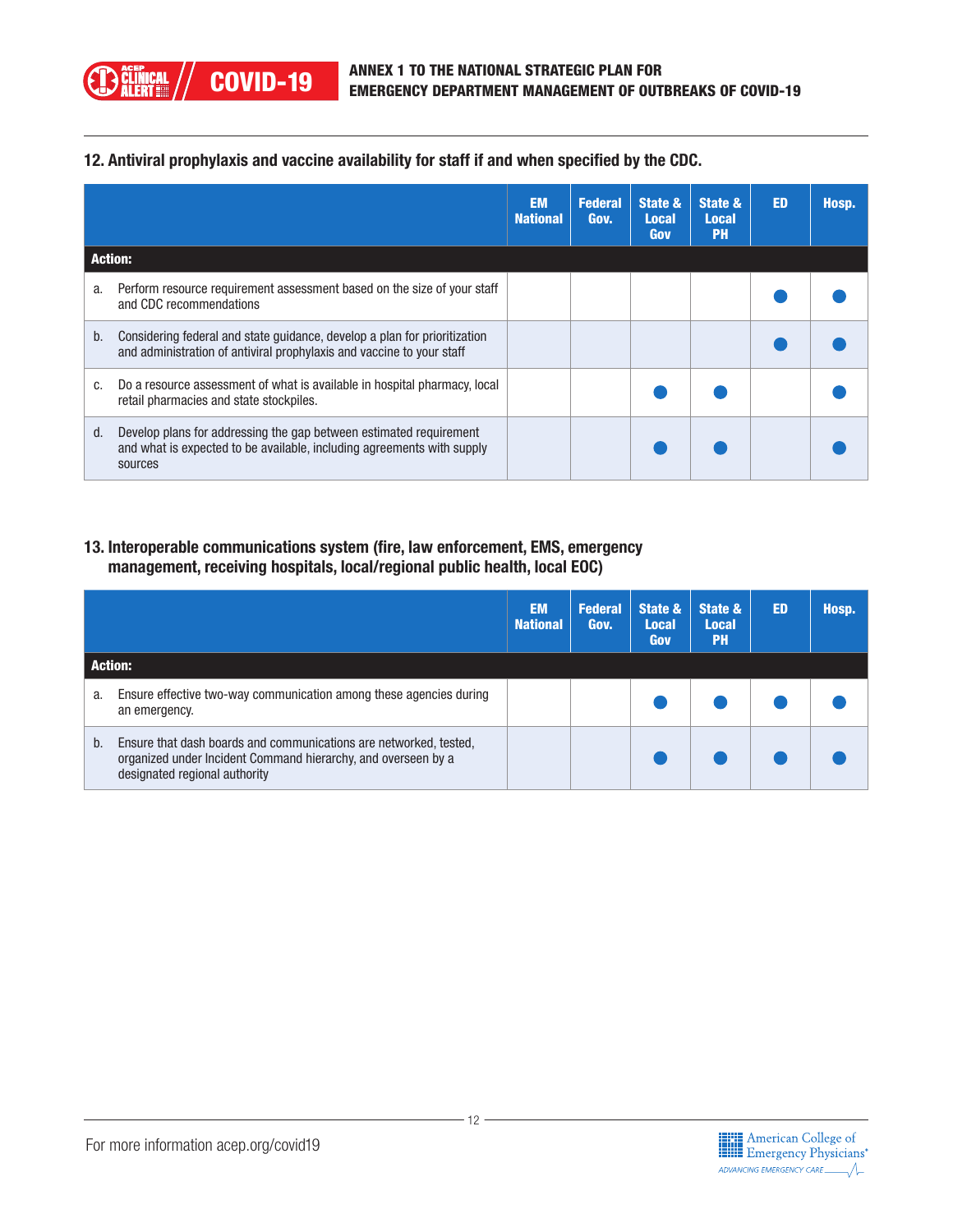#### 14. Maintaining EMS operations during an outbreak

|       |                                                                                                                                                                                                                                                                                | <b>EM</b><br><b>National</b> | <b>Federal</b><br>Gov. | State &<br><b>Local</b><br>Gov | State &<br><b>Local</b><br>PH | <b>ED</b> | Hosp. |
|-------|--------------------------------------------------------------------------------------------------------------------------------------------------------------------------------------------------------------------------------------------------------------------------------|------------------------------|------------------------|--------------------------------|-------------------------------|-----------|-------|
|       | <b>Action:</b>                                                                                                                                                                                                                                                                 |                              |                        |                                |                               |           |       |
| a.    | Review and incorporate, as appropriate, plans and protocols in guidelines<br>for EMS in COVID-19                                                                                                                                                                               |                              |                        |                                |                               |           |       |
|       | https://www.ems.gov/                                                                                                                                                                                                                                                           |                              |                        |                                |                               |           |       |
|       | https://icsw.nhtsa.gov/people/injury/ems/PandemicInfluenzaGuidelines                                                                                                                                                                                                           |                              |                        |                                |                               |           |       |
|       | https://files.asprtracie.hhs.gov/documents/aspr-tracie-transport-<br>playbook-508.pdf                                                                                                                                                                                          |                              |                        |                                |                               |           |       |
| b.    | Develop plan to provide for augmentation of staff during an event using<br>additional personnel (volunteer and paid)                                                                                                                                                           |                              |                        |                                |                               |           |       |
| c.    | Develop plan for PPE (EMS personnel and patients) acquisition and<br>training                                                                                                                                                                                                  |                              |                        |                                |                               |           |       |
| $d$ . | When recommended by the CDC follow federal and state guidance,<br>develop a plan for prioritization and administration of antiviral prophylaxis<br>to EMS staff and their families                                                                                             |                              |                        |                                |                               |           |       |
| е.    | Establish protocols for alternate patient transport and destinations for<br>non-emergent patients                                                                                                                                                                              |                              |                        |                                |                               |           |       |
| f.    | Develop protocols for pre-transport patient screening Healthcare<br>Professional Preparedness Checklist For Transport and Arrival of Patients<br>With Confirmed or Possible COVID-19<br>https://www.cdc.gov/coronavirus/2019-ncov/downloads/hcp-<br>preparedness-checklist.pdf |                              |                        |                                |                               |           |       |
| g.    | Develop policies and procedures for rapid ambulance decontamination                                                                                                                                                                                                            |                              |                        |                                |                               |           |       |

#### 15. Laboratory testing protocols

|                |                                                                                                                                                                                                                                 | <b>EM</b><br><b>National</b> | <b>Federal</b><br>Gov. | State &<br><b>Local</b><br>Gov | State &<br><b>Local</b><br><b>PH</b> | <b>ED</b> | Hosp. |
|----------------|---------------------------------------------------------------------------------------------------------------------------------------------------------------------------------------------------------------------------------|------------------------------|------------------------|--------------------------------|--------------------------------------|-----------|-------|
| <b>Action:</b> |                                                                                                                                                                                                                                 |                              |                        |                                |                                      |           |       |
| a.             | Disseminate guidance to practitioners based on CDC and state health<br>department recommendations and put a system in place to update this<br>information as new data become available.                                         |                              |                        |                                |                                      |           |       |
| b.             | Work with your clinical laboratory and public health officials to determine<br>indications for and availability of COVID-19 test kits<br>CDC Tests for COVID-19<br>https://www.cdc.gov/coronavirus/2019-ncov/about/testing.html |                              |                        |                                |                                      |           |       |
| c.             | Work with hospital leadership to develop appropriate inpatient admission<br>testing and patient placement protocols                                                                                                             |                              |                        |                                |                                      |           |       |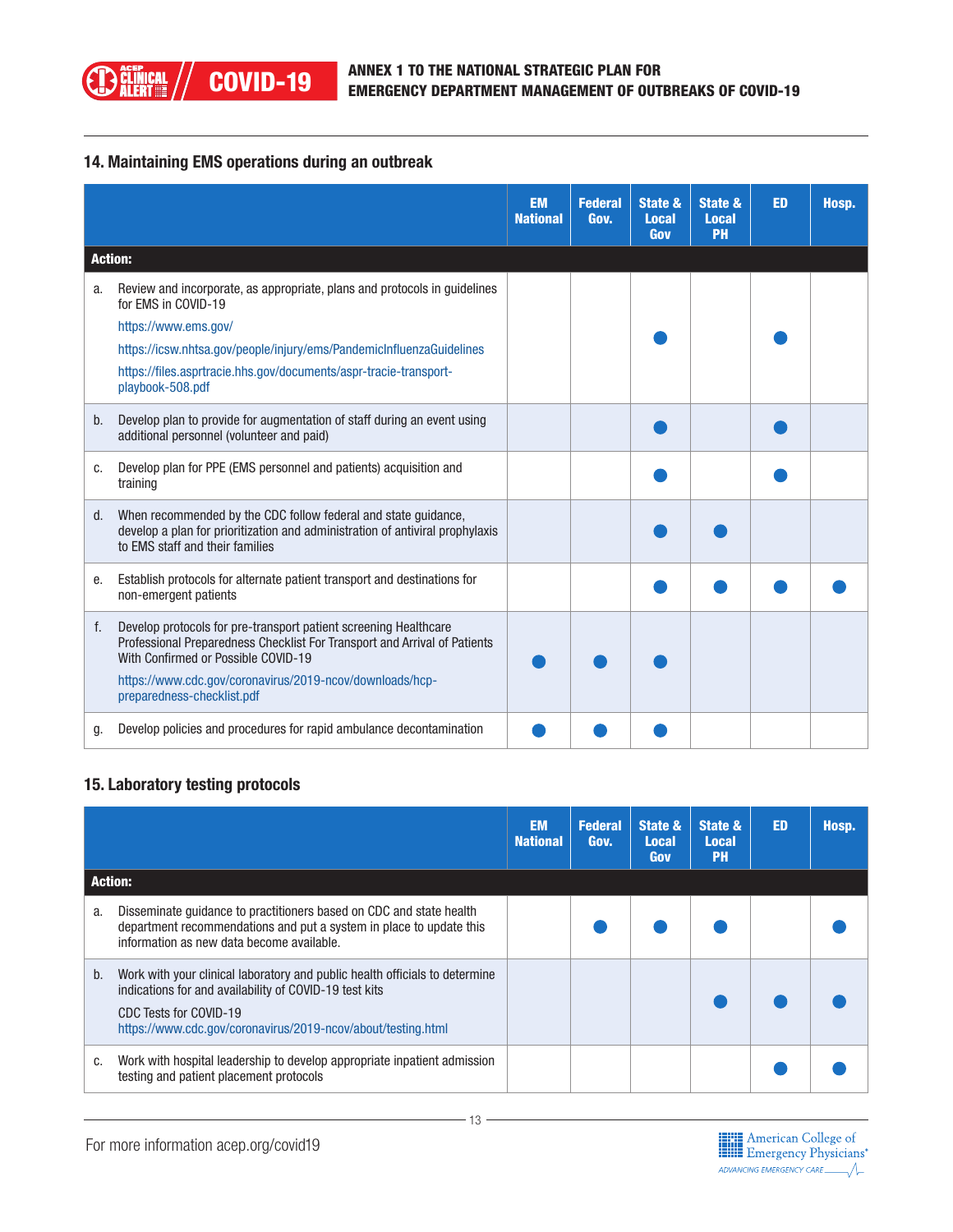

16. Alternate locations and staffing for triage and medical screening exams (e.g. mobile units, tents, off-site facility, telemedicine etc.)

|    |                                                                                                                                                         | <b>EM</b><br><b>National</b> | <b>Federal</b><br>Gov. | State &<br><b>Local</b><br>Gov | State &<br><b>Local</b><br><b>PH</b> | <b>ED</b> | Hosp. |
|----|---------------------------------------------------------------------------------------------------------------------------------------------------------|------------------------------|------------------------|--------------------------------|--------------------------------------|-----------|-------|
|    | <b>Action:</b>                                                                                                                                          |                              |                        |                                |                                      |           |       |
| a. | Select one or more alternate locations for triage and/or medical screening<br>exams during a pandemic event.                                            |                              |                        |                                |                                      |           |       |
| b. | Develop a staffing plan for the alternate location(s)                                                                                                   |                              |                        |                                |                                      |           |       |
| C. | Develop criteria for initiation of use of the alternate location(s)                                                                                     |                              |                        |                                |                                      |           |       |
| d. | Ensure that any alternate site is designated by the hospital as the<br>appropriate site for a medical screening exam                                    |                              |                        |                                |                                      |           |       |
| е. | Consult Federal Alternate Site quidance<br>https://asprtracie.hhs.gov/technical-resources/48/alternate-care-sites-<br>including-shelter-medical-care/47 |                              |                        |                                |                                      |           |       |

#### 17. Off-Site vaccine administration when recommended by the CDC.

|         |                                                                                                                                    | <b>EM</b><br><b>National</b> | Gov. | <b>Local</b><br>Gov | Federal State & State &<br><b>Local</b><br><b>PH</b> | <b>ED</b> | Hosp. |
|---------|------------------------------------------------------------------------------------------------------------------------------------|------------------------------|------|---------------------|------------------------------------------------------|-----------|-------|
| Action: |                                                                                                                                    |                              |      |                     |                                                      |           |       |
| a.      | Work with public health and emergency management to ensure adequate<br>sites and staffing for vaccine administration to the public |                              |      |                     |                                                      |           |       |

#### 18. Health information call centers

|    |                                                                                                                                                                                                                                                              | <b>EM</b><br><b>National</b> | <b>Federal</b><br>Gov. | State &<br><b>Local</b><br>Gov | State &<br><b>Local</b><br><b>PH</b> | <b>ED</b> | Hosp. |
|----|--------------------------------------------------------------------------------------------------------------------------------------------------------------------------------------------------------------------------------------------------------------|------------------------------|------------------------|--------------------------------|--------------------------------------|-----------|-------|
|    | <b>Action:</b>                                                                                                                                                                                                                                               |                              |                        |                                |                                      |           |       |
| a. | Develop enhanced protocols for COVID-19 telephone triage.                                                                                                                                                                                                    |                              |                        |                                |                                      |           |       |
| b. | Develop protocols for call screening and management at public service<br>answering points (PSAP)                                                                                                                                                             |                              |                        |                                |                                      |           |       |
| C. | Work with local public health to establish social media and telephone<br>center resources to dispense accurate and timely information regarding<br>COVID-19 treatment, home care, criteria for emergency care.<br>https://archive.ahrq.gov/prep/callcenters/ |                              |                        |                                |                                      |           |       |
| d. | Utilize existing resources such as poison centers or nurse help lines for<br>this purpose                                                                                                                                                                    |                              |                        |                                |                                      |           |       |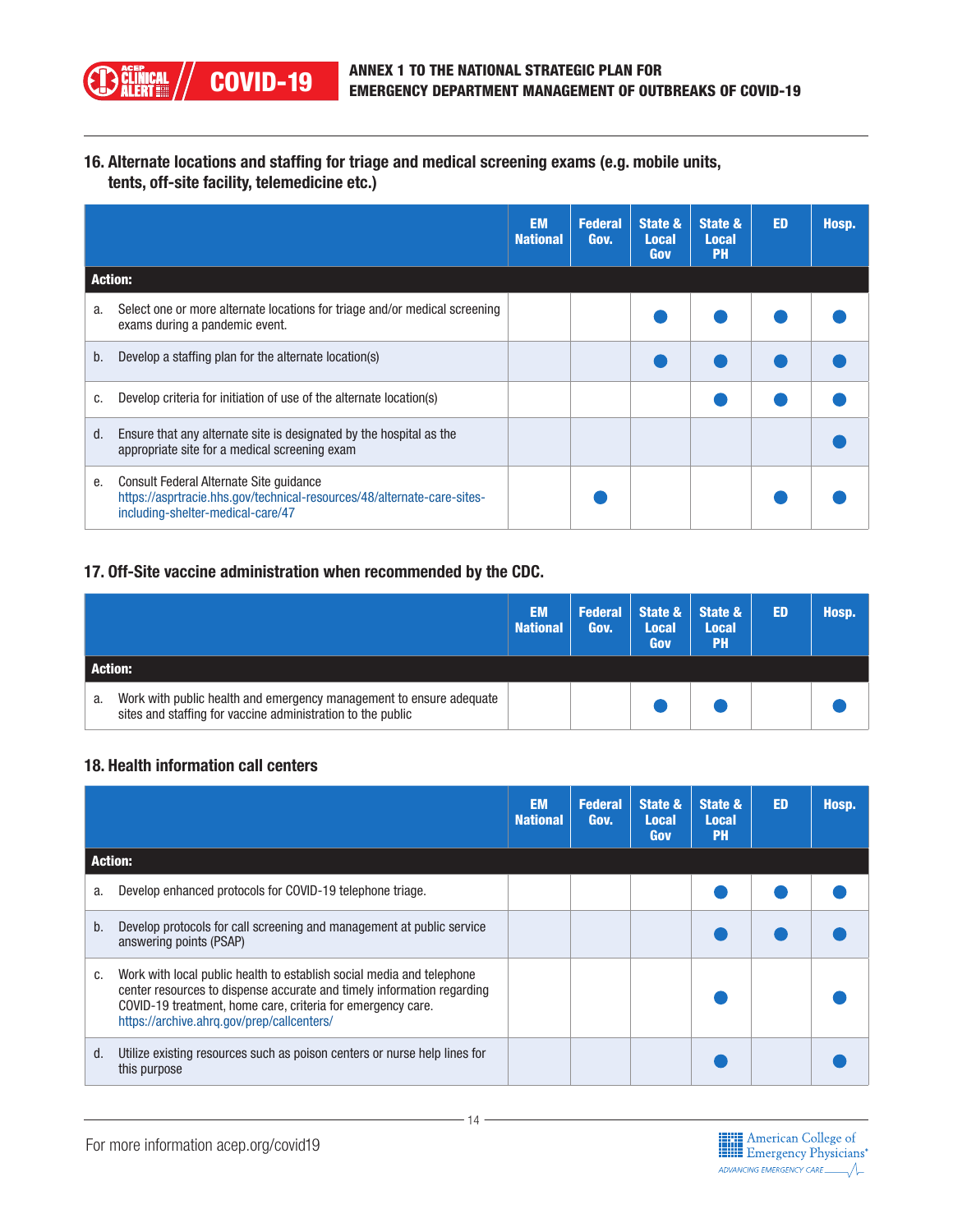#### 19. Configuration of ED waiting rooms for distancing

|                |                                                                                                                                                                                                                                                     | <b>EM</b><br><b>National</b> | <b>Federal</b><br>Gov. | State &<br><b>Local</b><br>Gov | State &<br><b>Local</b><br><b>PH</b> | <b>ED</b> | Hosp. |
|----------------|-----------------------------------------------------------------------------------------------------------------------------------------------------------------------------------------------------------------------------------------------------|------------------------------|------------------------|--------------------------------|--------------------------------------|-----------|-------|
| <b>Action:</b> |                                                                                                                                                                                                                                                     |                              |                        |                                |                                      |           |       |
| a.             | Configure waiting areas to separate patients with respiratory symptoms<br>from other patients. Ensure signage at all entry access points with<br>instructions for appropriate triage/treatment areas based on symptoms.<br>Provide appropriate PPE. |                              |                        |                                |                                      |           |       |
| b.             | Maximize distance between individuals with respiratory symptoms up to<br>six feet                                                                                                                                                                   |                              |                        |                                |                                      |           |       |
| c.             | Establish protocols for those accompanying patients in the waiting area                                                                                                                                                                             |                              |                        |                                |                                      |           |       |

#### 20. Protocols for those visiting patients with fever and respiratory symptoms

|                                                                               | <b>EM</b><br><b>National</b> | Gov. | <b>Federal State &amp; State &amp;</b><br><b>Local</b><br>Gov | <b>Local</b><br><b>PH</b> | ED | Hosp. |
|-------------------------------------------------------------------------------|------------------------------|------|---------------------------------------------------------------|---------------------------|----|-------|
| <b>Action:</b>                                                                |                              |      |                                                               |                           |    |       |
| Establish protocols for visitors in treatment areas and inpatient areas<br>a. |                              |      |                                                               |                           |    |       |

#### 21. Environmental decontamination capability

|         |                                                                                                                               | EM.<br><b>National</b> | <b>Federal</b><br>Gov. | <b>Local</b><br>Gov | State $\&$ State $\&$<br><b>Local</b><br><b>PH</b> | ED | Hosp. |
|---------|-------------------------------------------------------------------------------------------------------------------------------|------------------------|------------------------|---------------------|----------------------------------------------------|----|-------|
| Action: |                                                                                                                               |                        |                        |                     |                                                    |    |       |
| a.      | Establish policies and procedures for rapid decontamination of patient<br>treatment areas (including radiology, if necessary) |                        |                        |                     |                                                    |    |       |

#### 22. Off-site mass screening capability

|    |                                                                                                                                                                                                                                                                                                                                                                            | <b>EM</b><br><b>National</b> | <b>Federal</b><br>Gov. | State &<br><b>Local</b><br>Gov | State &<br><b>Local</b><br><b>PH</b> | <b>ED</b> | Hosp. |
|----|----------------------------------------------------------------------------------------------------------------------------------------------------------------------------------------------------------------------------------------------------------------------------------------------------------------------------------------------------------------------------|------------------------------|------------------------|--------------------------------|--------------------------------------|-----------|-------|
|    | <b>Action:</b>                                                                                                                                                                                                                                                                                                                                                             |                              |                        |                                |                                      |           |       |
| a. | Establish local health department sponsorship and staffing plans for mass<br>screening sites                                                                                                                                                                                                                                                                               |                              |                        |                                |                                      |           |       |
| b. | Use CDC sanctioned criteria for the self-assessment protocol<br>If you are sick with COVID-19 or suspect you are infected with the virus<br>that causes COVID-19, follow the steps below to help prevent the disease<br>from spreading to people in your home and community.<br>https://www.cdc.gov/coronavirus/2019-ncov/downloads/sick-with-2019-<br>nCoV-fact-sheet.pdf |                              |                        |                                |                                      |           |       |

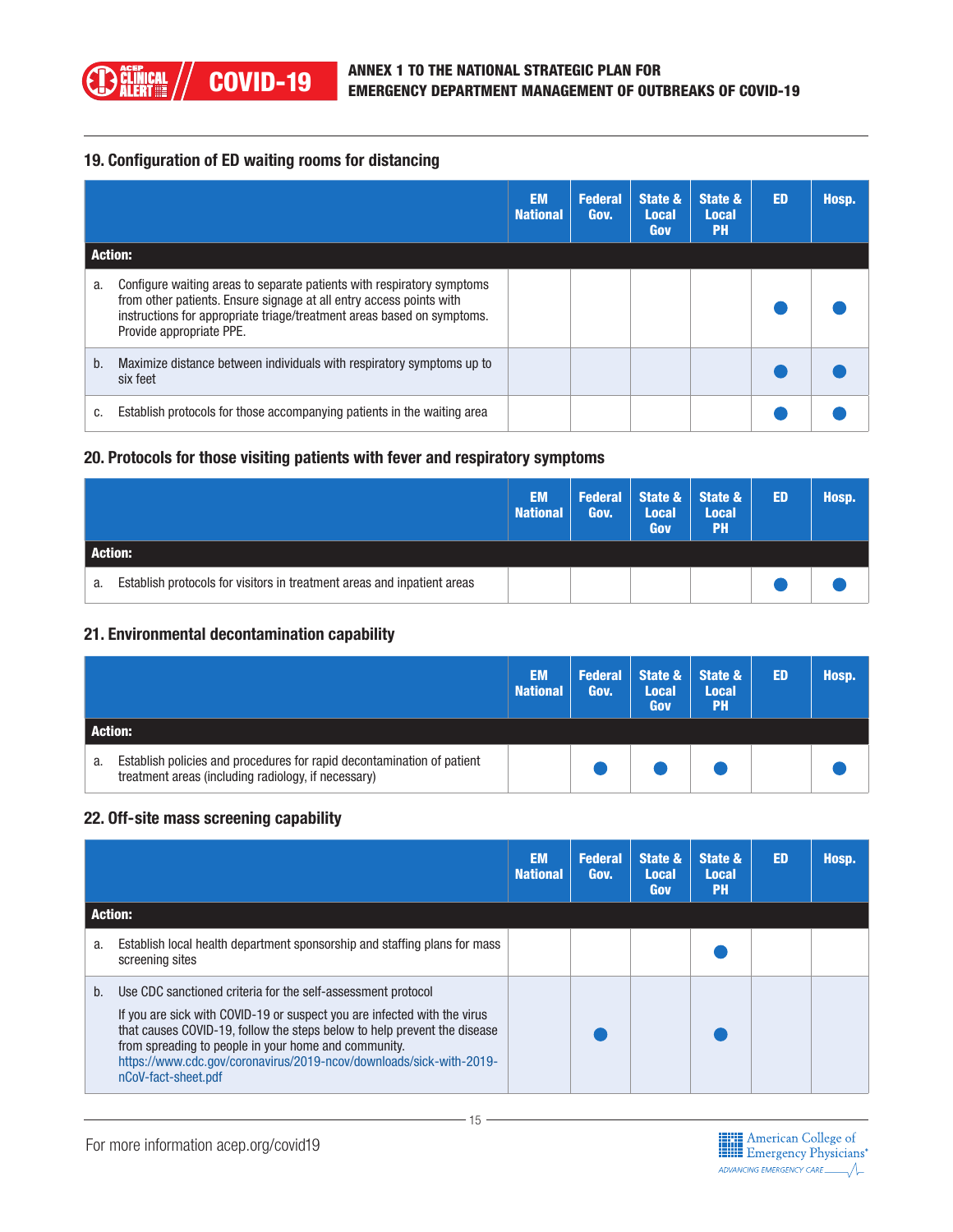

#### 23. Adequate inpatient surge capacity

|    |                                                                                                                                                                                                                                                                                        | <b>EM</b><br><b>National</b> | <b>Federal</b><br>Gov. | State &<br><b>Local</b><br>Gov | State &<br><b>Local</b><br><b>PH</b> | <b>ED</b> | Hosp. |
|----|----------------------------------------------------------------------------------------------------------------------------------------------------------------------------------------------------------------------------------------------------------------------------------------|------------------------------|------------------------|--------------------------------|--------------------------------------|-----------|-------|
|    | <b>Action:</b>                                                                                                                                                                                                                                                                         |                              |                        |                                |                                      |           |       |
| a. | Devise protocols for use of alternate care facilities to decompress<br>inpatient units<br>https://asprtracie.hhs.gov/technical-resources/48/alternate-care-sites-<br>including-shelter-medical-care/47                                                                                 |                              |                        |                                |                                      |           |       |
| b. | Establish requirements and investigate process to revise patient staffing<br>ratios                                                                                                                                                                                                    |                              |                        |                                |                                      |           |       |
| C. | Identify physical space requirements and capacity (opening unused areas,<br>patient cohorting, doubling up inpatient rooms, canceling elective admits<br>and procedures, and using areas such as post-op recovery for extra<br>critical care space.) Ensure accurate patient tracking. |                              |                        |                                |                                      |           |       |
| d. | Develop alternate staffing and training protocols for ventilator<br>management<br><b>Project XTREME</b><br>https://archive.org/details/gov.hhs.ahrq.07-0017-mw.1                                                                                                                       |                              |                        |                                |                                      |           |       |

#### 24. Trained and credentialed volunteers

|                |                                                                                                                | <b>EM</b><br><b>National</b> | <b>Federal</b><br>Gov. | State &<br><b>Local</b><br>Gov | State &<br><b>Local</b><br><b>PH</b> | <b>ED</b> | Hosp. |
|----------------|----------------------------------------------------------------------------------------------------------------|------------------------------|------------------------|--------------------------------|--------------------------------------|-----------|-------|
| <b>Action:</b> |                                                                                                                |                              |                        |                                |                                      |           |       |
| a.             | Assess the requirements (type and quantity) of medical and non-medical<br>volunteers needed during an outbreak |                              |                        |                                |                                      |           |       |
| b.             | Develop a process for rapid credentialing and just in time training for<br>provider volunteers                 |                              |                        |                                |                                      |           |       |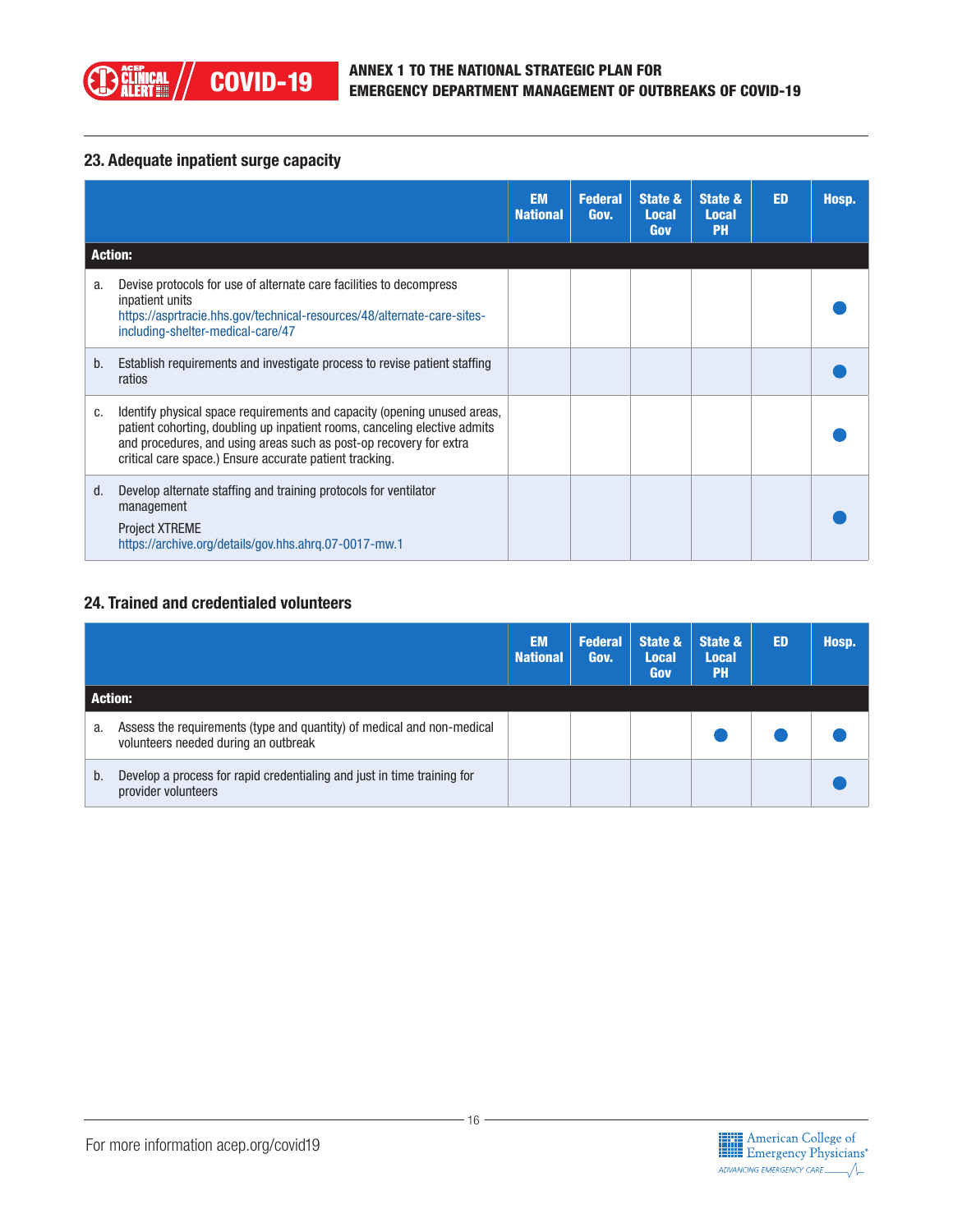#### 25. Awareness of SNS surge supplies and capability to receive those supplies

|    |                                                                                                                                                                                                                                                                                                                                                                                                                      | <b>EM</b><br><b>National</b> | <b>Federal</b><br>Gov. | State &<br><b>Local</b><br>Gov | State &<br><b>Local</b><br><b>PH</b> | <b>ED</b> | Hosp. |
|----|----------------------------------------------------------------------------------------------------------------------------------------------------------------------------------------------------------------------------------------------------------------------------------------------------------------------------------------------------------------------------------------------------------------------|------------------------------|------------------------|--------------------------------|--------------------------------------|-----------|-------|
|    | <b>Action:</b>                                                                                                                                                                                                                                                                                                                                                                                                       |                              |                        |                                |                                      |           |       |
| a. | Work with state and local public health to establish type and quantity<br>of supplies and resources available to mitigate shortages during a<br>pandemic, for example:<br>• Ventilators (including unique operational characteristics)<br>• Antivirals (If/when recommended by the CDC)<br>$\bullet$ PPE<br>• Antibiotic for secondary infection<br>Vaccine (if/when available)<br>$\bullet$<br>• COVID-19 test kits |                              |                        |                                |                                      |           |       |
| b. | Establish agreements with suppliers to ensure availability (MOU)                                                                                                                                                                                                                                                                                                                                                     |                              |                        |                                |                                      |           |       |

#### 26. Accurate and coordinated public information dissemination

|                |                                                                                                                                                                                | <b>EM</b><br><b>National</b> | <b>Federal</b><br>Gov. | State &<br><b>Local</b><br>Gov | State &<br><b>Local</b><br>PH | <b>ED</b> | Hosp. |
|----------------|--------------------------------------------------------------------------------------------------------------------------------------------------------------------------------|------------------------------|------------------------|--------------------------------|-------------------------------|-----------|-------|
| <b>Action:</b> |                                                                                                                                                                                |                              |                        |                                |                               |           |       |
| a.             | Establish protocols for the use of your local/regional/state joint<br>information center that utilizes coordinated health information dispensed<br>by public health officials. |                              |                        |                                |                               |           |       |
| b.             | Ensure that all personnel adhere to the information dissemination<br>protocols                                                                                                 |                              |                        |                                |                               |           |       |

#### 27. Augmented post-mortem management and mortuary services

|                |                                                                                                                                                                                                                                                  | <b>EM</b><br><b>National</b> | <b>Federal</b><br>Gov. | State &<br><b>Local</b><br>Gov | State &<br><b>Local</b><br><b>PH</b> | <b>ED</b> | Hosp. |
|----------------|--------------------------------------------------------------------------------------------------------------------------------------------------------------------------------------------------------------------------------------------------|------------------------------|------------------------|--------------------------------|--------------------------------------|-----------|-------|
| <b>Action:</b> |                                                                                                                                                                                                                                                  |                              |                        |                                |                                      |           |       |
| a.             | Establish plans and protocols to augment hospital morque capacity                                                                                                                                                                                |                              |                        |                                |                                      |           |       |
| b.             | Work with local emergency management and local mortuary services<br>providers to expedite handling of victims                                                                                                                                    |                              |                        |                                |                                      |           |       |
| C.             | Interim Guidance for Collection and Submission of Postmortem<br>Specimens from Deceased Persons Under Investigation (PUI) for<br>COVID-19, February 2020<br>https://www.cdc.gov/coronavirus/2019-ncov/hcp/guidance-postmortem-<br>specimens.html |                              |                        |                                |                                      |           |       |

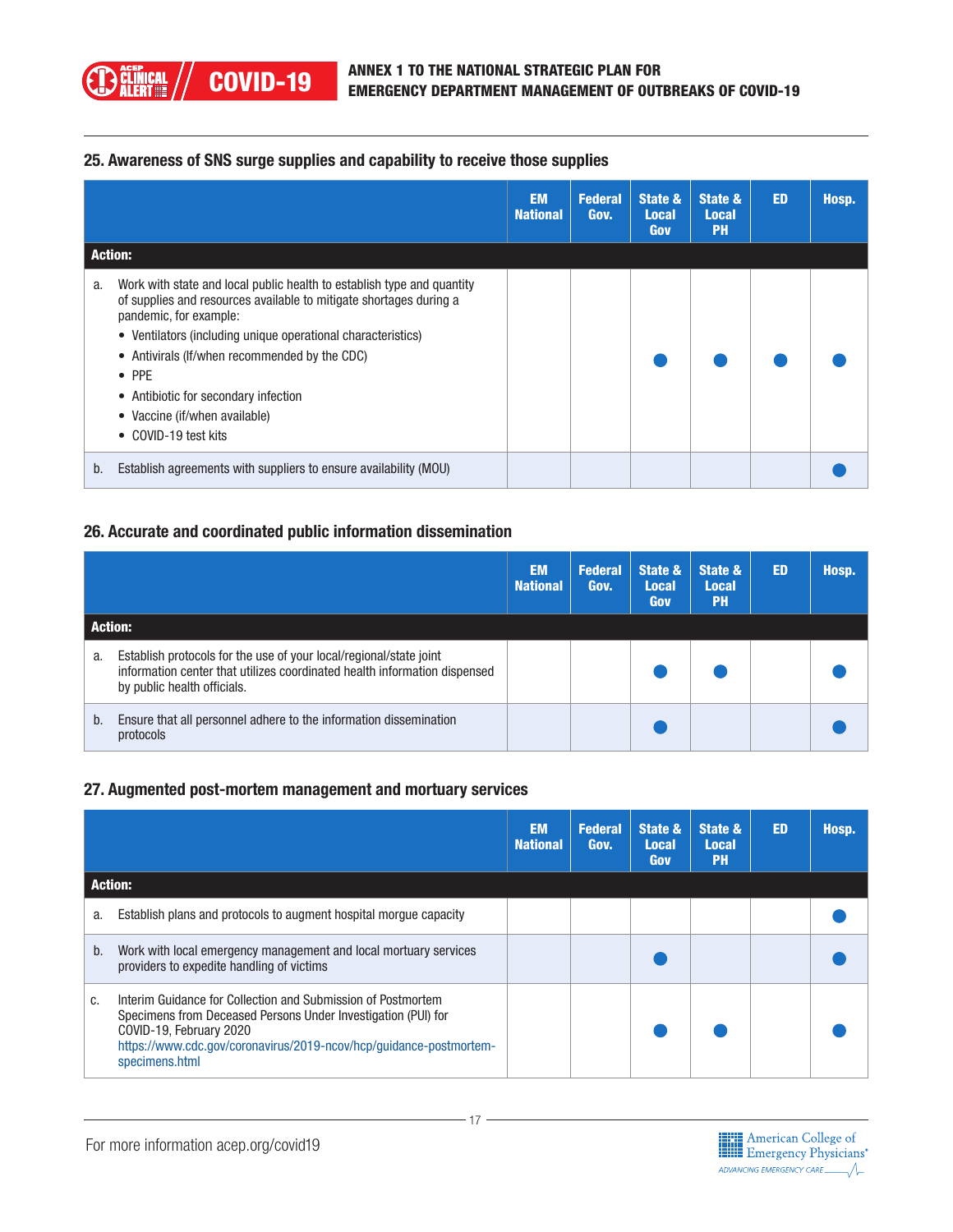

### COVID-19 Hyperlinks • Resource List

CDC Guidance – for clinicians on care of patients with COVID-2019 **[https://www.cdc.gov/coronavirus/2019-ncov/hcp/index.html](https://www.cdc.gov/coronavirus/2019-ncov/hcp/index.html )**

Evaluating and Reporting Persons Under Investigation (PUI) **[https://www.cdc.gov/coronavirus/2019-nCoV/hcp/clinical-criteria.html](https://www.cdc.gov/coronavirus/2019-nCoV/hcp/clinical-criteria.html )**

Infection control – COVID-2019 **[https://www.cdc.gov/coronavirus/2019-ncov/infection-control/index.html](https://www.cdc.gov/coronavirus/2019-ncov/infection-control/index.html )**

Information on COVID-19 and Pregnant Women and Children **[https://www.cdc.gov/coronavirus/2019-ncov/specific-groups/pregnant-women.html](https://www.cdc.gov/coronavirus/2019-ncov/specific-groups/pregnant-women.html )**

Find your state and local health department **<https://www.naccho.org/membership/lhd-directory>**

COVID-19 Outbreak Tracker. Johns Hopkins **[https://gisanddata.maps.arcgis.com/apps/opsdashboard/index.html#/bda7594740fd40299423467b48e9ecf6](https://gisanddata.maps.arcgis.com/apps/opsdashboard/index.html#/bda7594740fd40299423467b48e9ecf6 )**

World Health Organization (WHO) **[https://www.who.int/emergencies/diseases/novel-coronavirus-2019](https://www.who.int/emergencies/diseases/novel-coronavirus-2019 )**

Interim Guidance for Emergency Medical Services (EMS) Systems and 911 Public Safety Answering Points (PSAPs) for COVID-19 in the United States **[https://www.cdc.gov/coronavirus/2019-ncov/hcp/guidance-for-ems.html](https://www.cdc.gov/coronavirus/2019-ncov/hcp/guidance-for-ems.html )**

Public Readiness and Emergency Preparedness Act **[https://www.phe.gov/Preparedness/legal/prepact/Pages/default.aspx](https://www.phe.gov/Preparedness/legal/prepact/Pages/default.aspx )**

DHHS TRACIE. Coronavirus Topic Collection **[https://asprtracie.hhs.gov/technical-resources/44/SARS-MERS/44](https://asprtracie.hhs.gov/technical-resources/44/SARS-MERS/44 )**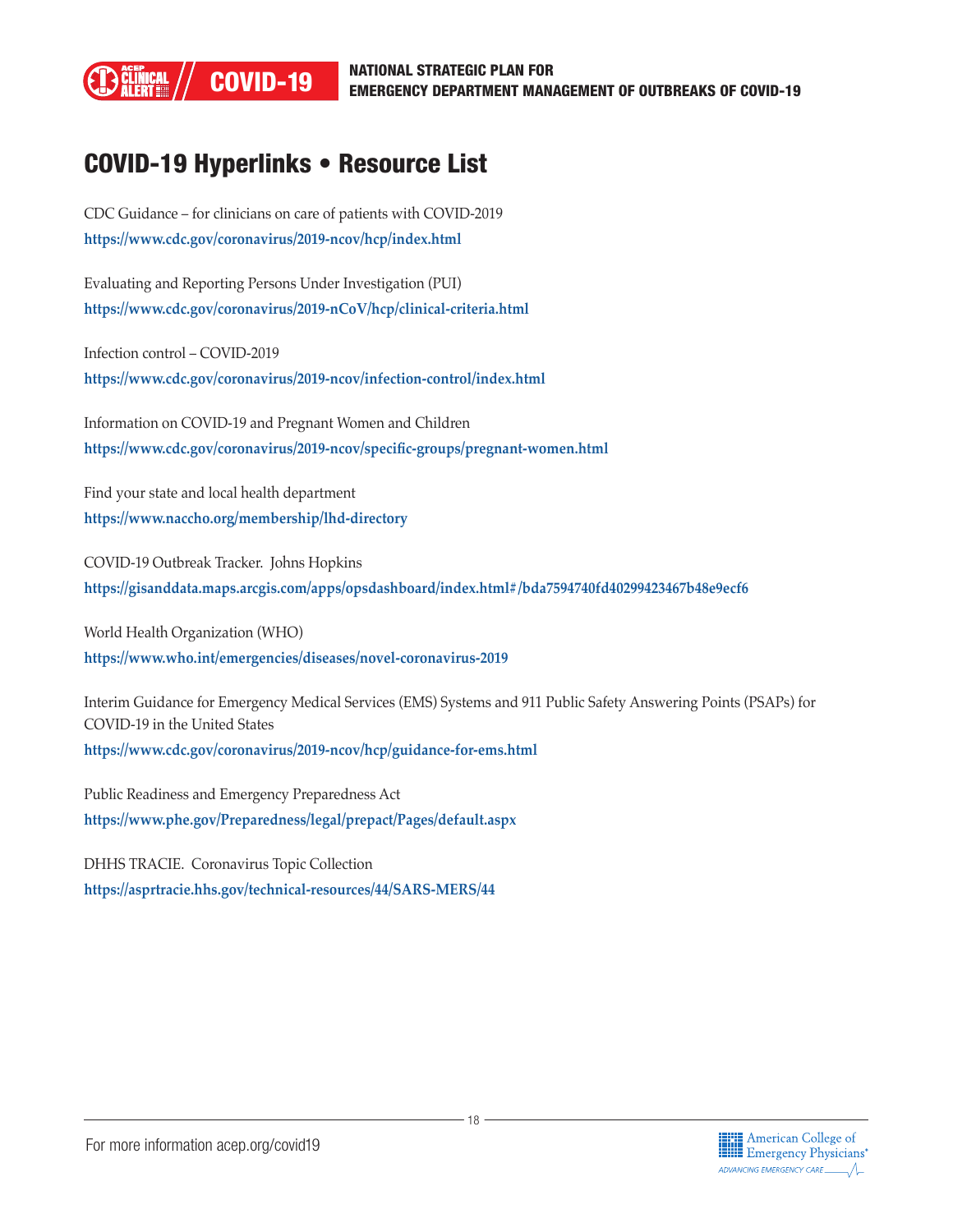

### COVID-19 Hyperlinks • Resource List

US DHHS National Institutes of Health (NIH) National Library of Medicine (NLM) COVID-19 Resource Page **[https://www.nlm.nih.gov/index.html#Novel\\_Coronavirus](https://www.nlm.nih.gov/index.html#Novel_Coronavirus )**

WHO on-line course **[https://openwho.org/courses/introduction-to-ncov](https://openwho.org/courses/introduction-to-ncov )**

Network for Public Health Law. Coronavirus Primer. Authorities, etc **[https://www.networkforphl.org/resources/emergency-legal-preparedness-wuhan-coronavirus/](https://www.networkforphl.org/resources/emergency-legal-preparedness-wuhan-coronavirus/ )**

Massachusetts General Hospital. 2019 Novel Coronavirus Toolkit

**[https://www.massgeneral.org/assets/MGH/pdf/disaster-medicine/SARS-CoV-2%20\(COVID-19\)%20Toolkit%20](https://www.massgeneral.org/assets/MGH/pdf/disaster-medicine/SARS-CoV-2%20(COVID-19)%20Toolkit%20Version%203.pdf) [Version%203.pdf](https://www.massgeneral.org/assets/MGH/pdf/disaster-medicine/SARS-CoV-2%20(COVID-19)%20Toolkit%20Version%203.pdf)**